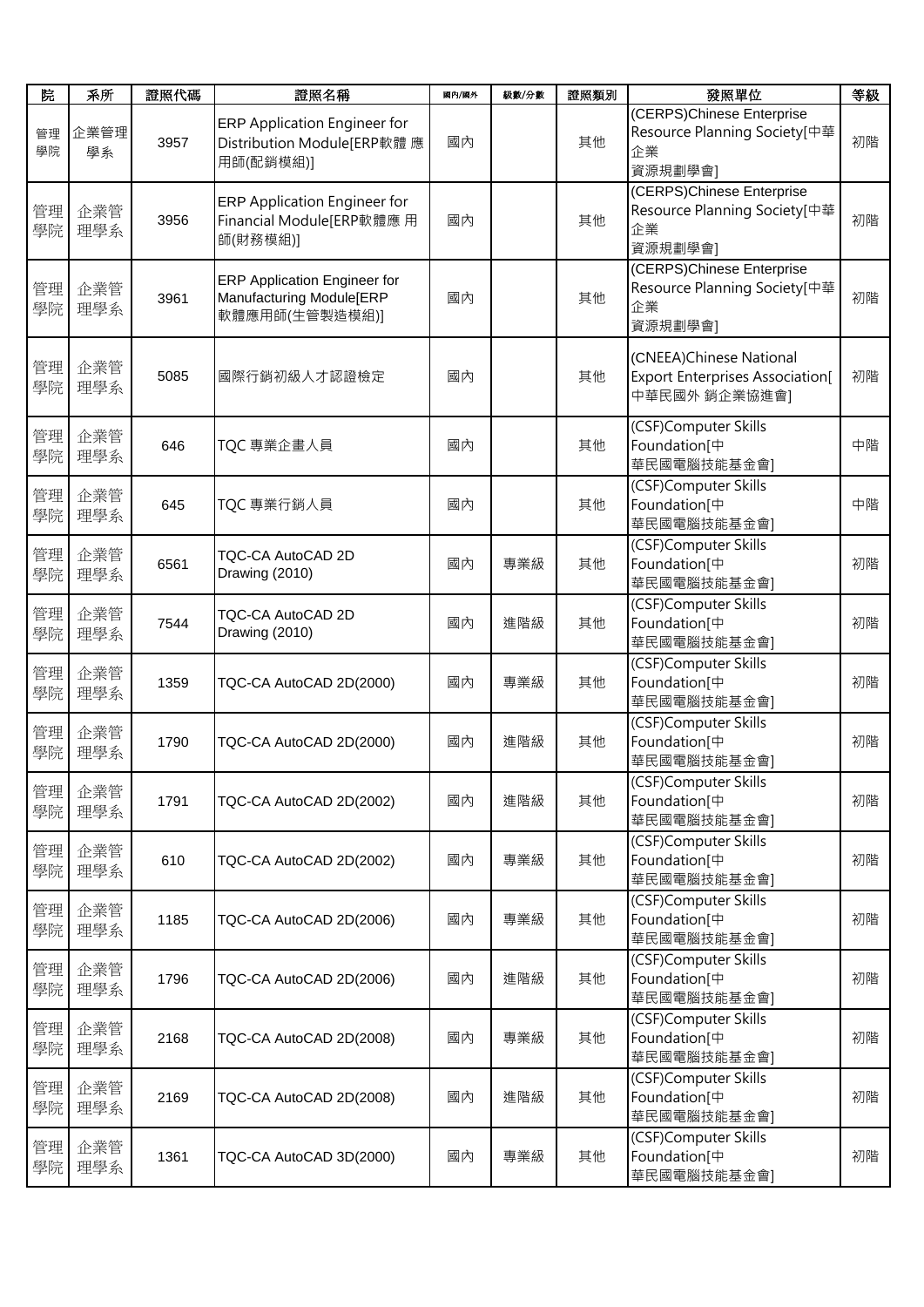| 院        | 系所         | 證照代碼 | 證照名稱                    | 國內/國外 | 級數/分數 | 證照類別 | 發照單位                                                            | 等級 |
|----------|------------|------|-------------------------|-------|-------|------|-----------------------------------------------------------------|----|
| 管理<br>學院 | 企業管<br>理學系 | 1797 | TQC-CA AutoCAD 3D(2000) | 國內    | 進階級   | 其他   | (CSF)Computer Skills<br>Foundation <sup>[中</sup><br>華民國電腦技能基金會] | 初階 |
| 管理<br>學院 | 企業管<br>理學系 | 1184 | TQC-CA AutoCAD 3D(2002) | 國內    | 專業級   | 其他   | (CSF)Computer Skills<br>Foundation[中<br>華民國電腦技能基金會]             | 初階 |
| 管理<br>學院 | 企業管<br>理學系 | 1559 | TQC-CA AutoCAD 3D(2002) | 國內    | 進階級   | 其他   | (CSF)Computer Skills<br>Foundation[中<br>華民國電腦技能基金會]             | 初階 |
| 管理<br>學院 | 企業管<br>理學系 | 1500 | TQC-CA AutoCAD 3D(2006) | 國內    | 專業級   | 其他   | (CSF)Computer Skills<br>Foundation[中<br>華民國電腦技能基金會]             | 初階 |
| 管理<br>學院 | 企業管<br>理學系 | 1798 | TQC-CA AutoCAD 3D(2006) | 國內    | 進階級   | 其他   | (CSF)Computer Skills<br>Foundation[中<br>華民國電腦技能基金會]             | 初階 |
| 管理<br>學院 | 企業管<br>理學系 | 1799 | TQC-CA AutoCAD 3D(2008) | 國內    | 進階級   | 其他   | (CSF)Computer Skills<br>Foundation <sup>[中</sup><br>華民國電腦技能基金會] | 初階 |
| 管理<br>學院 | 企業管<br>理學系 | 1800 | TQC-CA AutoCAD 3D(2008) | 國內    | 專業級   | 其他   | (CSF)Computer Skills<br>Foundation[中<br>華民國電腦技能基金會]             | 初階 |
| 管理<br>學院 | 企業管<br>理學系 | 1782 | TQC-DA Access(2000)     | 國內    | 實用級   | 其他   | (CSF)Computer Skills<br>Foundation[中<br>華民國電腦技能基金會]             | 初階 |
| 管理<br>學院 | 企業管<br>理學系 | 1783 | TQC-DA Access(2000)     | 國內    | 進階級   | 其他   | (CSF)Computer Skills<br>Foundation[中<br>華民國電腦技能基金會]             | 初階 |
| 管理<br>學院 | 企業管<br>理學系 | 458  | TQC-DA Access(2000)     | 國內    | 專業級   | 其他   | (CSF)Computer Skills<br>Foundation[中<br>華民國電腦技能基金會]             | 初階 |
| 管理<br>學院 | 企業管<br>理學系 | 1115 | TQC-DA Access(2002)     | 國內    | 進階級   | 其他   | (CSF)Computer Skills<br>Foundation[中<br>華民國電腦技能基金會]             | 初階 |
| 管理<br>學院 | 企業管<br>理學系 | 1552 | TQC-DA Access(2002)     | 國內    | 實用級   | 其他   | (CSF)Computer Skills<br>Foundation[中<br>華民國電腦技能基金會]             | 初階 |
| 管理<br>學院 | 企業管<br>理學系 | 1620 | TQC-DA Access(2002)     | 國內    | 專業級   | 其他   | (CSF)Computer Skills<br>Foundation[中<br>華民國電腦技能基金會]             | 初階 |
| 管理<br>學院 | 企業管<br>理學系 | 1162 | TQC-DA Access(2003)     | 國內    | 進階級   | 其他   | (CSF)Computer Skills<br>Foundation[中<br>華民國電腦技能基金會]             | 初階 |
| 管理<br>學院 | 企業管<br>理學系 | 1344 | TQC-DA Access(2003)     | 國內    | 實用級   | 其他   | (CSF)Computer Skills<br>Foundation <sup>[中</sup><br>華民國電腦技能基金會] | 初階 |
| 管理<br>學院 | 企業管<br>理學系 | 1347 | TQC-DA Access(2003)     | 國內    | 專業級   | 其他   | (CSF)Computer Skills<br>Foundation[中<br>華民國電腦技能基金會]             | 初階 |
| 管理<br>學院 | 企業管<br>理學系 | 1784 | TQC-DA SQL Server(2000) | 國內    | 專業級   | 其他   | (CSF)Computer Skills<br>Foundation[中<br>華民國電腦技能基金會]             | 中階 |
| 管理<br>學院 | 企業管<br>理學系 | 862  | TQC-DK 初級會計             | 國內    | 實用級   | 其他   | (CSF)Computer Skills<br>Foundation[中<br>華民國電腦技能基金會]             | 初階 |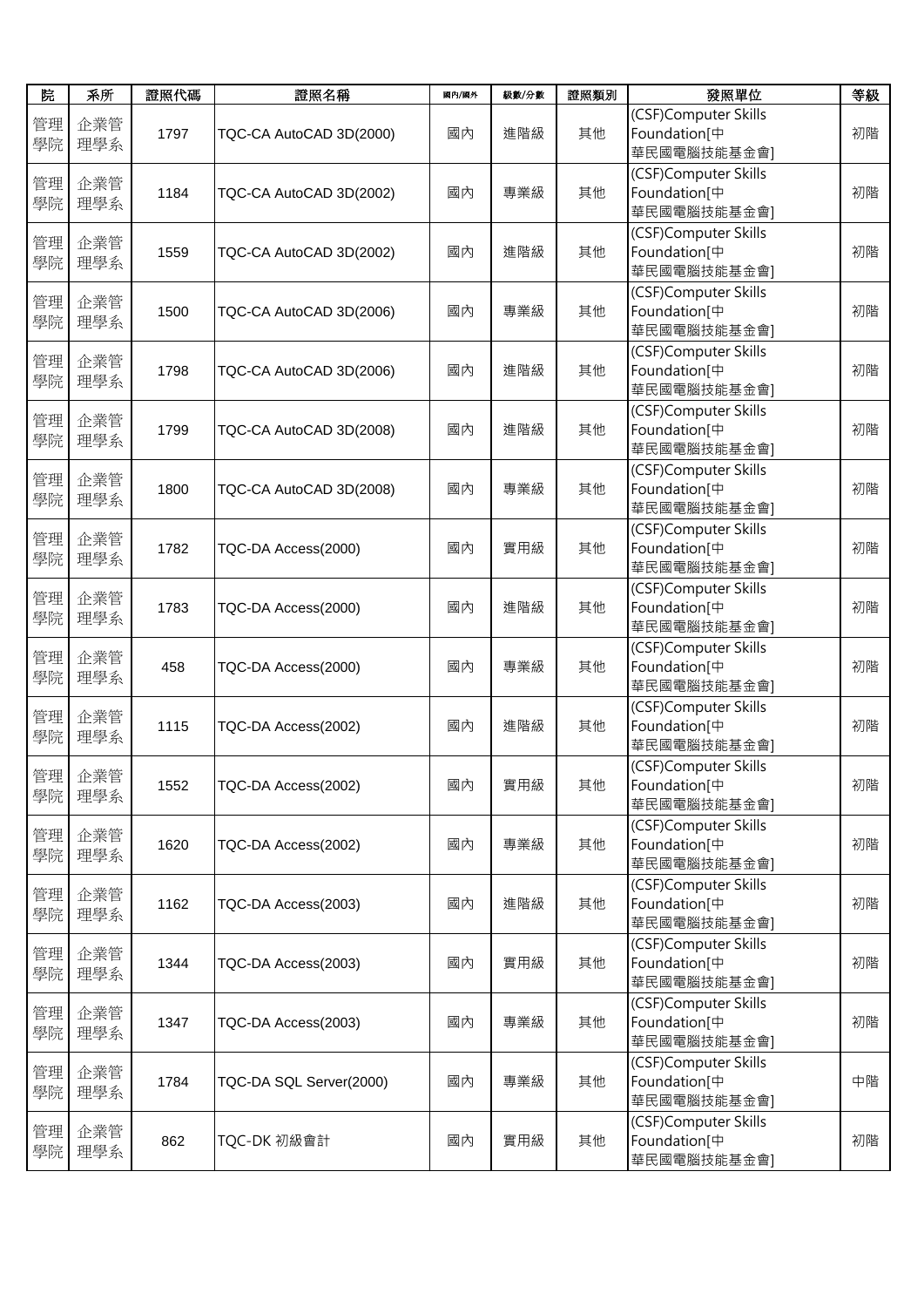| 院        | 系所         | 證照代碼 | 證照名稱                         | 國內/國外 | 級數/分數 | 證照類別 | 發照單位                                                            | 等級 |
|----------|------------|------|------------------------------|-------|-------|------|-----------------------------------------------------------------|----|
| 管理<br>學院 | 企業管<br>理學系 | 683  | TQC-DK 電子商務概論                | 國內    | 專業級   | 其他   | (CSF)Computer Skills<br>Foundation[中<br>華民國電腦技能基金會]             | 初階 |
| 管理<br>學院 | 企業管<br>理學系 | 694  | TQC-DK 電子商務概論                | 國內    | 實用級   | 其他   | (CSF)Computer Skills<br>Foundation[中<br>華民國電腦技能基金會]             | 初階 |
| 管理<br>學院 | 企業管<br>理學系 | 743  | TQC-DK 電子商務概論                | 國內    | 進階級   | 其他   | (CSF)Computer Skills<br>Foundation <sup>[中</sup><br>華民國電腦技能基金會] | 初階 |
| 管理<br>學院 | 企業管<br>理學系 | 6275 | <b>TQC-IP PhotoImpact X3</b> | 國內    | 實用級   | 其他   | (CSF)Computer Skills<br>Foundation[中<br>華民國電腦技能基金會]             | 初階 |
| 管理<br>學院 | 企業管<br>理學系 | 6276 | TQC-IP PhotoImpact X3        | 國內    | 進階級   | 其他   | (CSF)Computer Skills<br>Foundation[中<br>華民國電腦技能基金會]             | 初階 |
| 管理<br>學院 | 企業管<br>理學系 | 6277 | TQC-IP PhotoImpact X3        | 國內    | 專業級   | 其他   | (CSF)Computer Skills<br>Foundation[中<br>華民國電腦技能基金會]             | 初階 |
| 管理<br>學院 | 企業管<br>理學系 | 1201 | TQC-IP PhotoImpact(10)       | 國內    | 專業級   | 其他   | (CSF)Computer Skills<br>Foundation[中<br>華民國電腦技能基金會]             | 初階 |
| 管理<br>學院 | 企業管<br>理學系 | 1459 | TQC-IP PhotoImpact(10)       | 國內    | 實用級   | 其他   | (CSF)Computer Skills<br>Foundation[中<br>華民國電腦技能基金會]             | 初階 |
| 管理<br>學院 | 企業管<br>理學系 | 1621 | TQC-IP PhotoImpact(10)       | 國內    | 進階級   | 其他   | (CSF)Computer Skills<br>Foundation[中<br>華民國電腦技能基金會]             | 初階 |
| 管理<br>學院 | 企業管<br>理學系 | 1585 | TQC-IP PhotoImpact(11)       | 國內    | 實用級   | 其他   | (CSF)Computer Skills<br>Foundation[中<br>華民國電腦技能基金會]             | 初階 |
| 管理<br>學院 | 企業管<br>理學系 | 2303 | TQC-IP PhotoImpact(11)       | 國內    | 進階級   | 其他   | (CSF)Computer Skills<br>Foundation[中<br>華民國電腦技能基金會]             | 初階 |
| 管理<br>學院 | 企業管<br>理學系 | 2304 | TQC-IP PhotoImpact(11)       | 國內    | 專業級   | 其他   | (CSF)Computer Skills<br>Foundation[中<br>華民國電腦技能基金會]             | 初階 |
| 管理<br>學院 | 企業管<br>理學系 | 2305 | TQC-IP PhotoImpact(12)       | 國內    | 實用級   | 其他   | (CSF)Computer Skills<br>Foundation[中<br>華民國電腦技能基金會]             | 初階 |
| 管理<br>學院 | 企業管<br>理學系 | 2306 | TQC-IP PhotoImpact(12)       | 國內    | 進階級   | 其他   | (CSF)Computer Skills<br>Foundation[中<br>華民國電腦技能基金會]             | 初階 |
| 管理<br>學院 | 企業管<br>理學系 | 2307 | TQC-IP PhotoImpact(12)       | 國內    | 專業級   | 其他   | (CSF)Computer Skills<br>Foundation[中<br>華民國電腦技能基金會]             | 初階 |
| 管理<br>學院 | 企業管<br>理學系 | 1050 | TQC-IP PhotoImpact(6)        | 國內    | 專業級   | 其他   | (CSF)Computer Skills<br>Foundation[中<br>華民國電腦技能基金會]             | 初階 |
| 管理<br>學院 | 企業管<br>理學系 | 1822 | TQC-IP PhotoImpact(6)        | 國內    | 實用級   | 其他   | (CSF)Computer Skills<br>Foundation[中<br>華民國電腦技能基金會]             | 初階 |
| 管理<br>學院 | 企業管<br>理學系 | 1823 | TQC-IP PhotoImpact(6)        | 國內    | 進階級   | 其他   | (CSF)Computer Skills<br>Foundation[中<br>華民國電腦技能基金會]             | 初階 |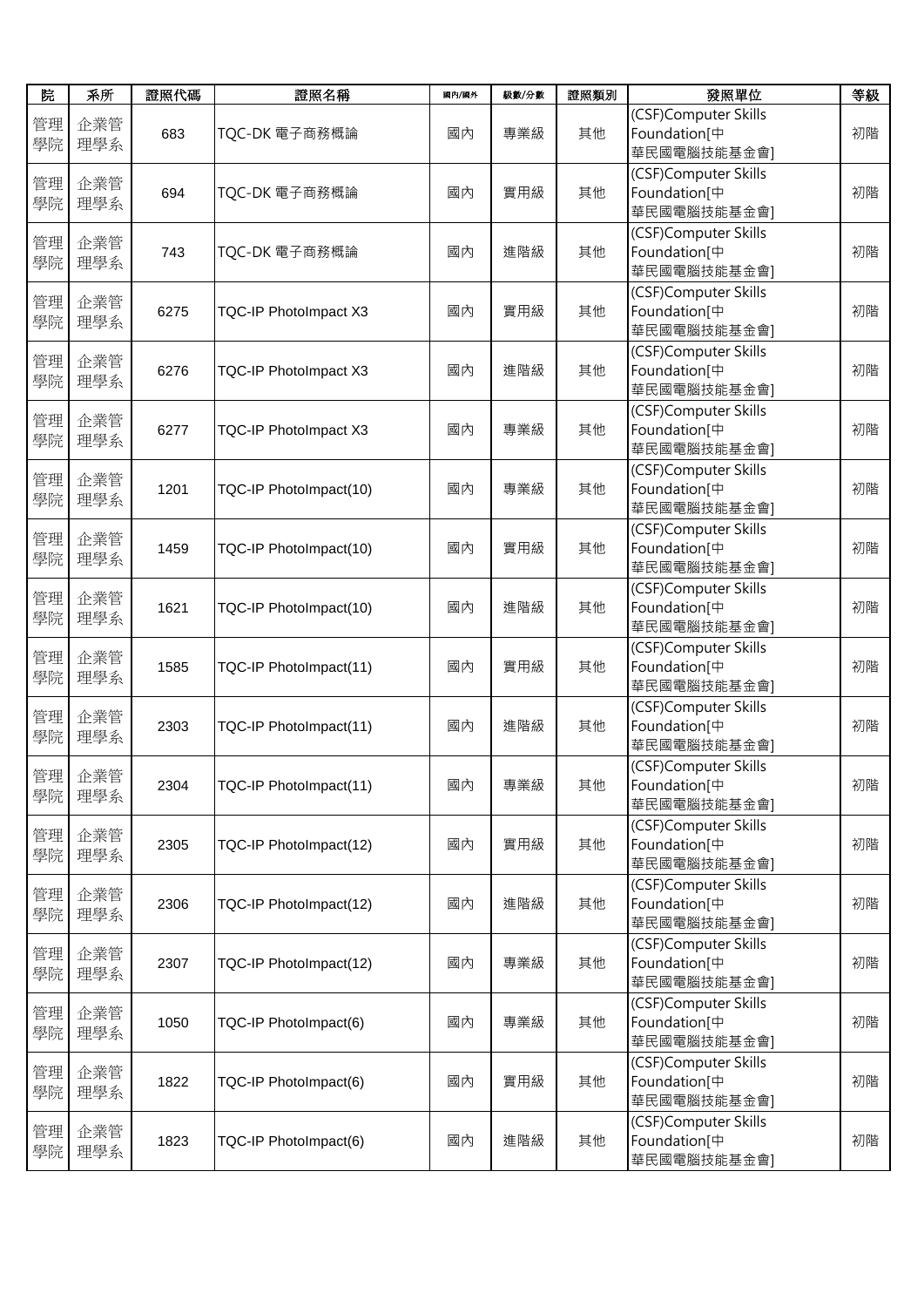| 院        | 系所         | 證照代碼 | 證照名稱                  | 國內/國外 | 級數/分數 | 證照類別 | 發照單位                                                            | 等級 |
|----------|------------|------|-----------------------|-------|-------|------|-----------------------------------------------------------------|----|
| 管理<br>學院 | 企業管<br>理學系 | 1824 | TQC-IP PhotoImpact(7) | 國內    | 進階級   | 其他   | (CSF)Computer Skills<br>Foundation[中<br>華民國電腦技能基金會]             | 初階 |
| 管理<br>學院 | 企業管<br>理學系 | 387  | TQC-IP PhotoImpact(7) | 國內    | 實用級   | 其他   | (CSF)Computer Skills<br>Foundation[中<br>華民國電腦技能基金會]             | 初階 |
| 管理<br>學院 | 企業管<br>理學系 | 669  | TQC-IP PhotoImpact(7) | 國內    | 專業級   | 其他   | (CSF)Computer Skills<br>Foundation <sup>[中</sup><br>華民國電腦技能基金會] | 初階 |
| 管理<br>學院 | 企業管<br>理學系 | 1591 | TQC-MD Flash(8)       | 國內    | 實用級   | 其他   | (CSF)Computer Skills<br>Foundation[中<br>華民國電腦技能基金會]             | 初階 |
| 管理<br>學院 | 企業管<br>理學系 | 1710 | TQC-MD Flash(8)       | 國內    | 專業級   | 其他   | (CSF)Computer Skills<br>Foundation[中<br>華民國電腦技能基金會]             | 初階 |
| 管理<br>學院 | 企業管<br>理學系 | 1711 | TQC-MD Flash(8)       | 國內    | 進階級   | 其他   | (CSF)Computer Skills<br>Foundation[中<br>華民國電腦技能基金會]             | 初階 |
| 管理<br>學院 | 企業管<br>理學系 | 1752 | TQC-MD Flash(MX 2004) | 國內    | 專業級   | 其他   | (CSF)Computer Skills<br>Foundation[中<br>華民國電腦技能基金會]             | 初階 |
| 管理<br>學院 | 企業管<br>理學系 | 1828 | TQC-MD Flash(MX 2004) | 國內    | 實用級   | 其他   | (CSF)Computer Skills<br>Foundation[中<br>華民國電腦技能基金會]             | 初階 |
| 管理<br>學院 | 企業管<br>理學系 | 1829 | TQC-MD Flash(MX 2004) | 國內    | 進階級   | 其他   | (CSF)Computer Skills<br>Foundation[中<br>華民國電腦技能基金會]             | 初階 |
| 管理<br>學院 | 企業管<br>理學系 | 388  | TQC-MD Flash(MX)      | 國內    | 實用級   | 其他   | (CSF)Computer Skills<br>Foundation[中<br>華民國電腦技能基金會]             | 初階 |
| 管理<br>學院 | 企業管<br>理學系 | 389  | TQC-MD Flash(MX)      | 國內    | 專業級   | 其他   | (CSF)Computer Skills<br>Foundation[中<br>華民國電腦技能基金會]             | 初階 |
| 管理<br>學院 | 企業管<br>理學系 | 847  | TQC-MD Flash(MX)      | 國內    | 進階級   | 其他   | (CSF)Computer Skills<br>Foundation[中<br>華民國電腦技能基金會]             | 初階 |
| 管理<br>學院 | 企業管<br>理學系 | 1776 | TQC-OA Excel(2000)    | 國內    | 實用級   | 其他   | (CSF)Computer Skills<br>Foundation[中<br>華民國電腦技能基金會]             | 初階 |
| 管理<br>學院 | 企業管<br>理學系 | 1777 | TQC-OA Excel(2000)    | 國內    | 專業級   | 其他   | (CSF)Computer Skills<br>Foundation[中<br>華民國電腦技能基金會]             | 初階 |
| 管理<br>學院 | 企業管<br>理學系 | 721  | TQC-OA Excel(2000)    | 國內    | 進階級   | 其他   | (CSF)Computer Skills<br>Foundation[中<br>華民國電腦技能基金會]             | 初階 |
| 管理<br>學院 | 企業管<br>理學系 | 383  | TQC-OA Excel(2002)    | 國內    | 實用級   | 其他   | (CSF)Computer Skills<br>Foundation[中<br>華民國電腦技能基金會]             | 初階 |
| 管理<br>學院 | 企業管<br>理學系 | 690  | TQC-OA Excel(2002)    | 國內    | 進階級   | 其他   | (CSF)Computer Skills<br>Foundation[中<br>華民國電腦技能基金會]             | 初階 |
| 管理<br>學院 | 企業管<br>理學系 | 708  | TQC-OA Excel(2002)    | 國內    | 專業級   | 其他   | (CSF)Computer Skills<br>Foundation[中<br>華民國電腦技能基金會]             | 初階 |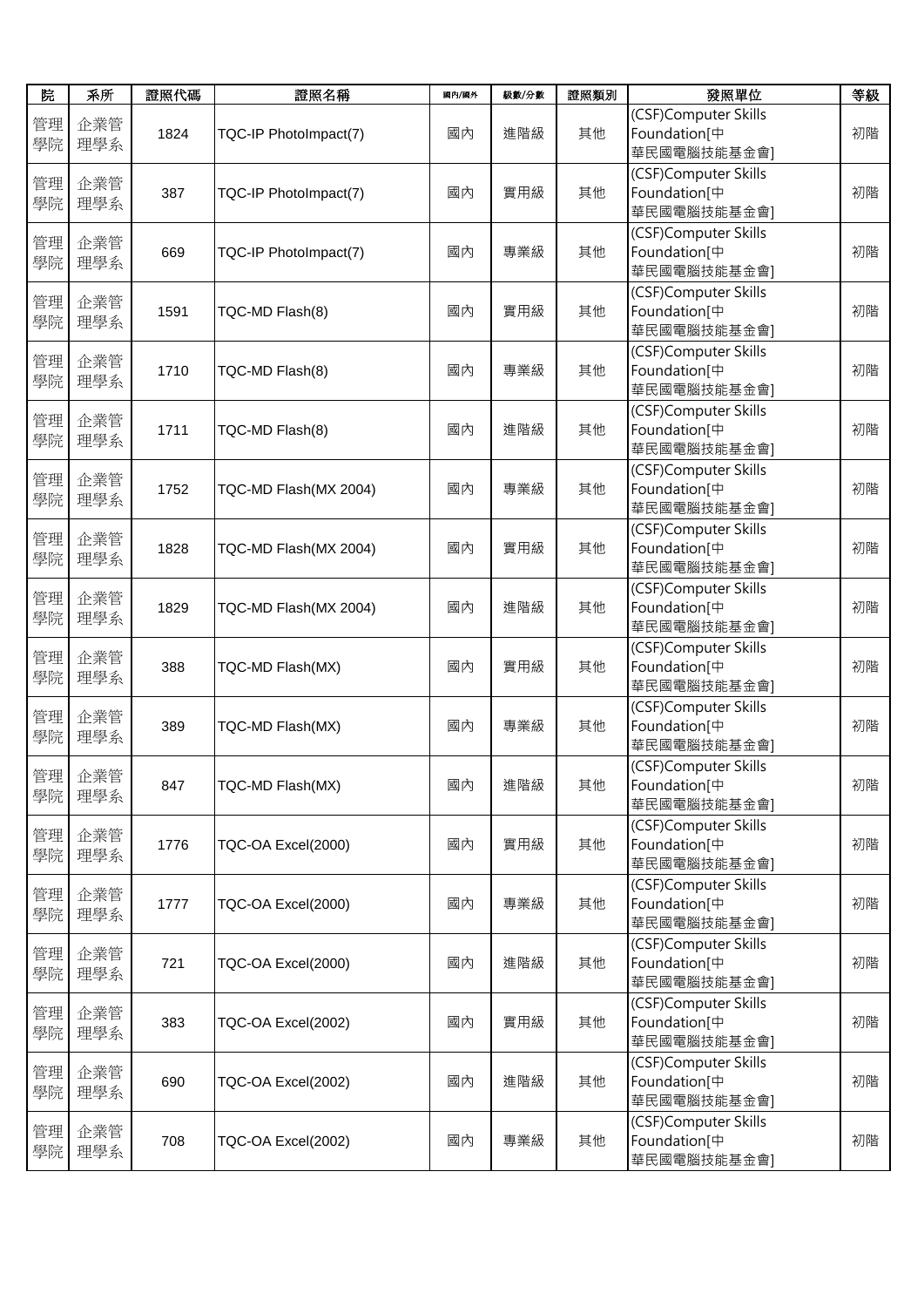| 院        | 系所         | 證照代碼 | 證照名稱                    | 國內/國外 | 級數/分數 | 證照類別 | 發照單位                                                            | 等級 |
|----------|------------|------|-------------------------|-------|-------|------|-----------------------------------------------------------------|----|
| 管理<br>學院 | 企業管<br>理學系 | 1343 | TQC-OA Excel(2003)      | 國內    | 實用級   | 其他   | (CSF)Computer Skills<br>Foundation <sup>[中</sup><br>華民國電腦技能基金會] | 初階 |
| 管理<br>學院 | 企業管<br>理學系 | 1399 | TQC-OA Excel(2003)      | 國內    | 進階級   | 其他   | (CSF)Computer Skills<br>Foundation <sup>[中</sup><br>華民國電腦技能基金會] | 初階 |
| 管理<br>學院 | 企業管<br>理學系 | 1477 | TQC-OA Excel(2003)      | 國內    | 專業級   | 其他   | (CSF)Computer Skills<br>Foundation <sup>[中</sup><br>華民國電腦技能基金會] | 初階 |
| 管理<br>學院 | 企業管<br>理學系 | 1778 | TQC-OA PowerPoint(2000) | 國內    | 實用級   | 其他   | (CSF)Computer Skills<br>Foundation[中<br>華民國電腦技能基金會]             | 初階 |
| 管理<br>學院 | 企業管<br>理學系 | 1779 | TQC-OA PowerPoint(2000) | 國內    | 專業級   | 其他   | (CSF)Computer Skills<br>Foundation[中<br>華民國電腦技能基金會]             | 初階 |
| 管理<br>學院 | 企業管<br>理學系 | 722  | TQC-OA PowerPoint(2000) | 國內    | 進階級   | 其他   | (CSF)Computer Skills<br>Foundation[中<br>華民國電腦技能基金會]             | 初階 |
| 管理<br>學院 | 企業管<br>理學系 | 1780 | TQC-OA PowerPoint(2002) | 國內    | 專業級   | 其他   | (CSF)Computer Skills<br>Foundation[中<br>華民國電腦技能基金會]             | 初階 |
| 管理<br>學院 | 企業管<br>理學系 | 384  | TQC-OA PowerPoint(2002) | 國內    | 實用級   | 其他   | (CSF)Computer Skills<br>Foundation[中<br>華民國電腦技能基金會]             | 初階 |
| 管理<br>學院 | 企業管<br>理學系 | 701  | TQC-OA PowerPoint(2002) | 國內    | 進階級   | 其他   | (CSF)Computer Skills<br>Foundation[中<br>華民國電腦技能基金會]             | 初階 |
| 管理<br>學院 | 企業管<br>理學系 | 1316 | TQC-OA PowerPoint(2003) | 國內    | 進階級   | 其他   | (CSF)Computer Skills<br>Foundation[中<br>華民國電腦技能基金會]             | 初階 |
| 管理<br>學院 | 企業管<br>理學系 | 1317 | TQC-OA PowerPoint(2003) | 國內    | 專業級   | 其他   | (CSF)Computer Skills<br>Foundation[中<br>華民國電腦技能基金會]             | 初階 |
| 管理<br>學院 | 企業管<br>理學系 | 1497 | TQC-OA PowerPoint(2003) | 國內    | 實用級   | 其他   | (CSF)Computer Skills<br>Foundation <sup>[中</sup><br>華民國電腦技能基金會] | 初階 |
| 管理<br>學院 | 企業管<br>理學系 | 1775 | TQC-OA Word(2000)       | 國內    | 專業級   | 其他   | (CSF)Computer Skills<br>Foundation[中<br>華民國電腦技能基金會]             | 初階 |
| 管理<br>學院 | 企業管<br>理學系 | 459  | TQC-OA Word(2000)       | 國內    | 進階級   | 其他   | (CSF)Computer Skills<br>Foundation[中<br>華民國電腦技能基金會]             | 初階 |
| 管理<br>學院 | 企業管<br>理學系 | 771  | TQC-OA Word(2000)       | 國內    | 實用級   | 其他   | (CSF)Computer Skills<br>Foundation[中<br>華民國電腦技能基金會]             | 初階 |
| 管理<br>學院 | 企業管<br>理學系 | 689  | TQC-OA Word(2002)       | 國內    | 進階級   | 其他   | (CSF)Computer Skills<br>Foundation[中<br>華民國電腦技能基金會]             | 初階 |
| 管理<br>學院 | 企業管<br>理學系 | 698  | TQC-OA Word(2002)       | 國內    | 專業級   | 其他   | (CSF)Computer Skills<br>Foundation[中<br>華民國電腦技能基金會]             | 初階 |
| 管理<br>學院 | 企業管<br>理學系 | 719  | TQC-OA Word(2002)       | 國內    | 實用級   | 其他   | (CSF)Computer Skills<br>Foundation[中<br>華民國電腦技能基金會]             | 初階 |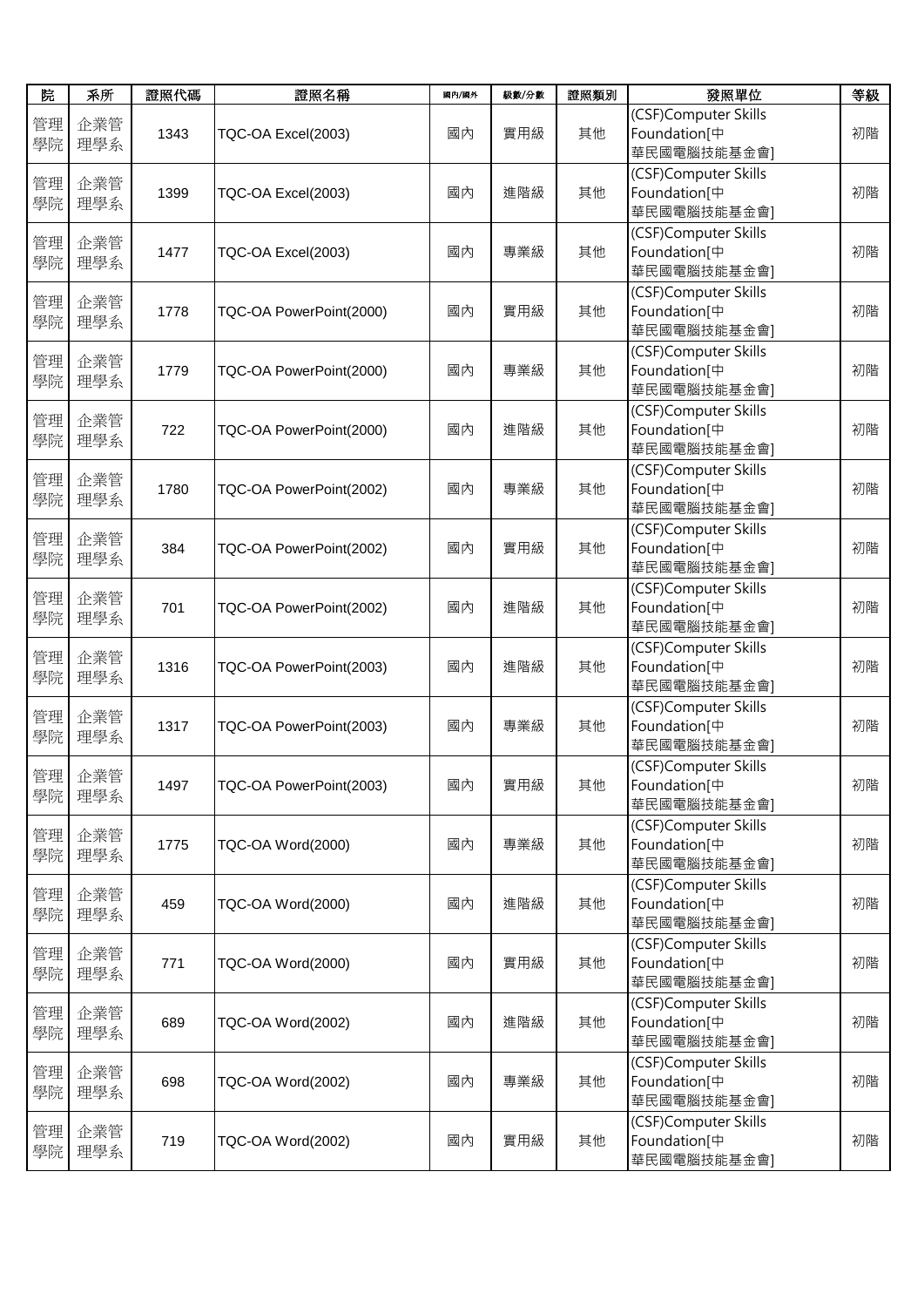| 院        | 系所         | 證照代碼 | 證照名稱                                           | 國內/國外 | 級數/分數 | 證照類別 | 發照單位                                                            | 等級 |
|----------|------------|------|------------------------------------------------|-------|-------|------|-----------------------------------------------------------------|----|
| 管理<br>學院 | 企業管<br>理學系 | 1315 | TQC-OA Word(2003)                              | 國內    | 專業級   | 其他   | (CSF)Computer Skills<br>Foundation <sup>[中</sup><br>華民國電腦技能基金會] | 初階 |
| 管理<br>學院 | 企業管<br>理學系 | 1355 | TQC-OA Word(2003)                              | 國內    | 進階級   | 其他   | (CSF)Computer Skills<br>Foundation[中<br>華民國電腦技能基金會]             | 初階 |
| 管理<br>學院 | 企業管<br>理學系 | 1400 | TQC-OA Word(2003)                              | 國內    | 實用級   | 其他   | (CSF)Computer Skills<br>Foundation[中<br>華民國電腦技能基金會]             | 初階 |
| 管理<br>學院 | 企業管<br>理學系 | 1781 | TQC-OA 網際網路 IE5.0                              | 國內    | 專業級   | 其他   | (CSF)Computer Skills<br>Foundation[中<br>華民國電腦技能基金會]             | 初階 |
| 管理<br>學院 | 企業管<br>理學系 | 696  | TQC-OA 網際網路 IE5.0                              | 國內    | 實用級   | 其他   | (CSF)Computer Skills<br>Foundation[中<br>華民國電腦技能基金會]             | 初階 |
| 管理<br>學院 | 企業管<br>理學系 | 706  | TQC-OA 網際網路 IE5.0                              | 國內    | 進階級   | 其他   | (CSF)Computer Skills<br>Foundation[中<br>華民國電腦技能基金會]             | 初階 |
| 管理<br>學院 | 企業管<br>理學系 | 1186 | TQC-OS Linux 系統管理                              | 國內    | 專業級   | 其他   | (CSF)Computer Skills<br>Foundation[中<br>華民國電腦技能基金會]             | 初階 |
| 管理<br>學院 | 企業管<br>理學系 | 830  | TQC-OS Linux 網路管理                              | 國內    | 專業級   | 其他   | (CSF)Computer Skills<br>Foundation[中<br>華民國電腦技能基金會]             | 初階 |
| 管理<br>學院 | 企業管<br>理學系 | 8363 | <b>TQC-OS Windows Vista</b><br><b>Business</b> | 國內    | 進階級   | 其他   | (CSF)Computer Skills<br>Foundation[中<br>華民國電腦技能基金會]             | 初階 |
| 管理<br>學院 | 企業管<br>理學系 | 6733 | TQC-OS Windows(Mobile 6<br>OS Application)     | 國內    | 專業級   | 其他   | (CSF)Computer Skills<br>Foundation[中<br>華民國電腦技能基金會]             | 初階 |
| 管理<br>學院 | 企業管<br>理學系 | 7177 | TQC-OS Windows(Mobile 6<br>OS Application)     | 國內    | 進階級   | 其他   | (CSF)Computer Skills<br>Foundation[中<br>華民國電腦技能基金會]             | 初階 |
| 管理<br>學院 | 企業管<br>理學系 | 8538 | TQC-OS Windows(Mobile 6<br>OS Application)     | 國內    | 實用級   | 其他   | (CSF)Computer Skills<br>Foundation[中<br>華民國電腦技能基金會]             | 初階 |
| 管理<br>學院 | 企業管<br>理學系 | 6862 | TQC-OS Windows(Vista<br>Business)              | 國內    | 實用級   | 其他   | (CSF)Computer Skills<br>Foundation[中<br>華民國電腦技能基金會]             | 初階 |
| 管理<br>學院 | 企業管<br>理學系 | 7004 | TQC-OS Windows(Vista<br>Business)              | 國內    | 專業級   | 其他   | (CSF)Computer Skills<br>Foundation[中<br>華民國電腦技能基金會]             | 初階 |
| 管理<br>學院 | 企業管<br>理學系 | 2142 | TQC-OS Windows(Vista)                          | 國內    | 專業級   | 其他   | (CSF)Computer Skills<br>Foundation[中<br>華民國電腦技能基金會]             | 初階 |
| 管理<br>學院 | 企業管<br>理學系 | 1557 | TQC-OS Windows(XP Home)                        | 國內    | 專業級   | 其他   | (CSF)Computer Skills<br>Foundation[中<br>華民國電腦技能基金會]             | 初階 |
| 管理<br>學院 | 企業管<br>理學系 | 1495 | TQC-OS Windows(XP<br>Professional)             | 國內    | 專業級   | 其他   | (CSF)Computer Skills<br>Foundation[中<br>華民國電腦技能基金會]             | 初階 |
| 管理<br>學院 | 企業管<br>理學系 | 1813 | TQC-WD ASP(3.0)                                | 國內    | 實用級   | 其他   | (CSF)Computer Skills<br>Foundation[中<br>華民國電腦技能基金會]             | 初階 |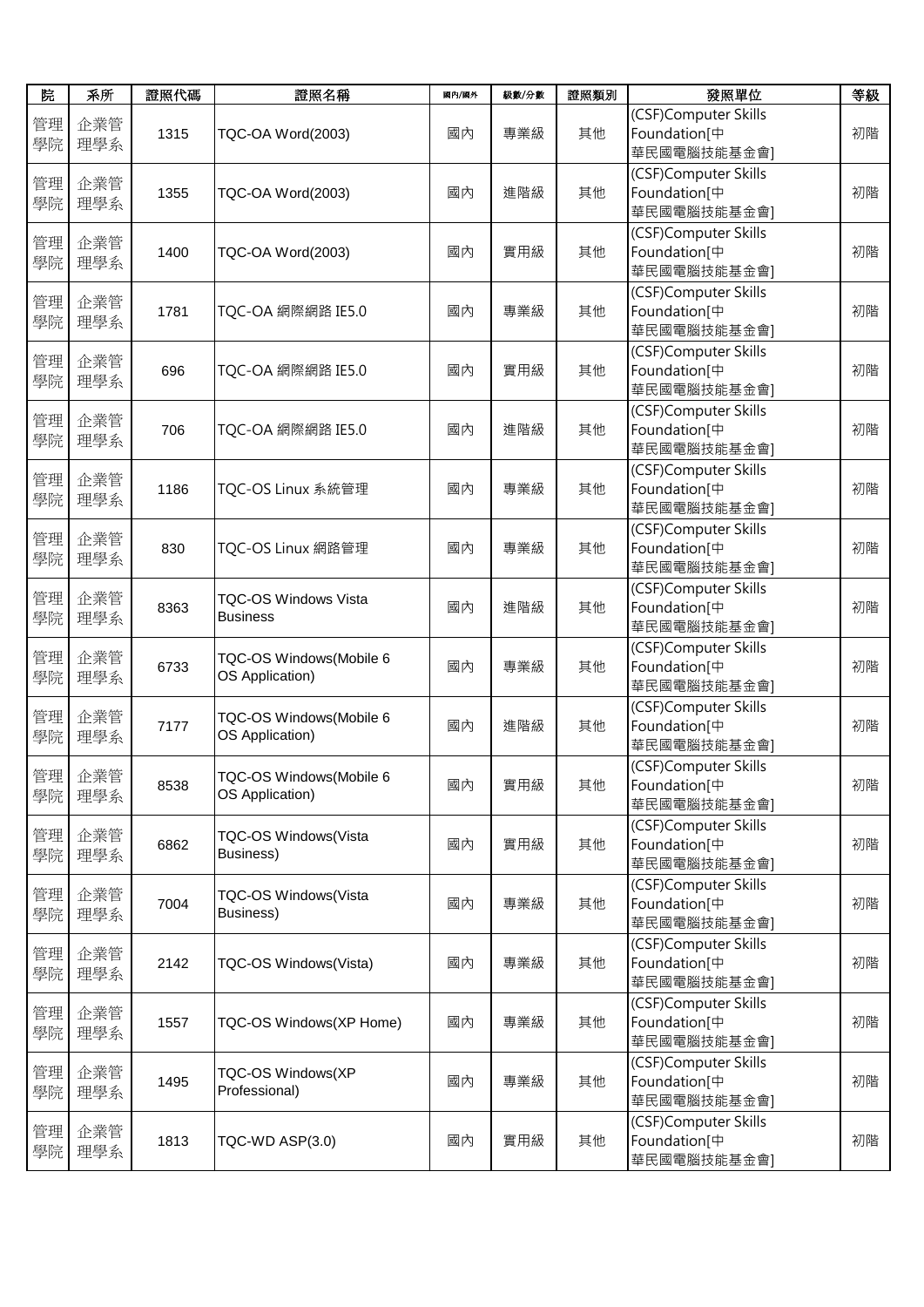| 院        | 系所            | 證照代碼 | 證照名稱                               | 國內/國外 | 級數/分數 | 證照類別 | 發照單位                                                                        | 等級 |
|----------|---------------|------|------------------------------------|-------|-------|------|-----------------------------------------------------------------------------|----|
| 管理<br>學院 | 企業管<br>理學系    | 1814 | TQC-WD ASP(3.0)                    | 國內    | 進階級   | 其他   | (CSF)Computer Skills<br>Foundation[中<br>華民國電腦技能基金會]                         | 初階 |
| 管理<br>學院 | 企業管<br>理學系    | 1815 | TQC-WD ASP(3.0)                    | 國內    | 專業級   | 其他   | (CSF)Computer Skills<br>Foundation[中<br>華民國電腦技能基金會]                         | 初階 |
| 管理<br>學院 | 企業管<br>理學系    | 1753 | <b>TQC-WD</b><br>Dreamweaver(2004) | 國內    | 專業級   | 其他   | (CSF)Computer Skills<br>Foundation[中<br>華民國電腦技能基金會]                         | 初階 |
| 管理<br>學院 | 企業管<br>理學系    | 1810 | TQC-WD<br>Dreamweaver(2004)        | 國內    | 實用級   | 其他   | (CSF)Computer Skills<br>Foundation[中<br>華民國電腦技能基金會]                         | 初階 |
| 管理<br>學院 | 企業管<br>理學系    | 1811 | TQC-WD<br>Dreamweaver(2004)        | 國內    | 進階級   | 其他   | (CSF)Computer Skills<br>Foundation[中<br>華民國電腦技能基金會]                         | 初階 |
| 管理<br>學院 | 企業管<br>理學系    | 1686 | TQC-WD Dreamweaver(8)              | 國內    | 專業級   | 其他   | (CSF)Computer Skills<br>Foundation[中<br>華民國電腦技能基金會]                         | 初階 |
| 管理<br>學院 | 企業管<br>理學系    | 1697 | TQC-WD Dreamweaver(8)              | 國內    | 實用級   | 其他   | (CSF)Computer Skills<br>Foundation[中<br>華民國電腦技能基金會]                         | 初階 |
| 管理<br>學院 | 企業管<br>理學系    | 1812 | TQC-WD Dreamweaver(8)              | 國內    | 進階級   | 其他   | (CSF)Computer Skills<br>Foundation[中<br>華民國電腦技能基金會]                         | 初階 |
| 管理<br>學院 | 企業管<br>理學系    | 1808 | TQC-WD Dreamweaver(MX)             | 國內    | 實用級   | 其他   | (CSF)Computer Skills<br>Foundation[中<br>華民國電腦技能基金會]                         | 初階 |
| 管理<br>學院 | 企業管<br>理學系    | 1809 | TQC-WD Dreamweaver(MX)             | 國內    | 進階級   | 其他   | (CSF)Computer Skills<br>Foundation[中<br>華民國電腦技能基金會]                         | 初階 |
| 管理<br>學院 | 企業管<br>理學系    | 877  | TQC-WD Dreamweaver(MX)             | 國內    | 專業級   | 其他   | (CSF)Computer Skills<br>Foundation[中<br>華民國電腦技能基金會]                         | 初階 |
| 學院       | 管理 企業管<br>理學系 | 1819 | TQC-WD JavaScript(1.2)             | 國內    | 實用級   | 其他   | (CSF)Computer Skills<br>Foundation[中<br>華民國電腦技能基金會]                         | 初階 |
| 管理<br>學院 | 企業管<br>理學系    | 1820 | TQC-WD JavaScript(1.2)             | 國內    | 進階級   | 其他   | (CSF)Computer Skills<br>Foundation[中<br>華民國電腦技能基金會]                         | 初階 |
| 管理<br>學院 | 企業管<br>理學系    | 1821 | TQC-WD JavaScript(1.2)             | 國內    | 專業級   | 其他   | (CSF)Computer Skills<br>Foundation[中<br>華民國電腦技能基金會]                         | 初階 |
| 管理<br>學院 | 企業管<br>理學系    | 6293 | CFP認證理財規劃顧問                        | 國內    |       | 其他   | (FPAT)Financial Planning<br>Association of Taiwan[臺灣理財<br>顧問                | 中階 |
| 管理<br>學院 | 企業管<br>理學系    | 3911 | 國際貿易大會考                            | 國內    |       | 其他   | (IEAT)台北市進出口商業同業公<br>會,(TIECC)台灣省進出口商業同業<br>公會<br>聯合會,(KIECC)高雄市進出口商業<br>同業 | 中階 |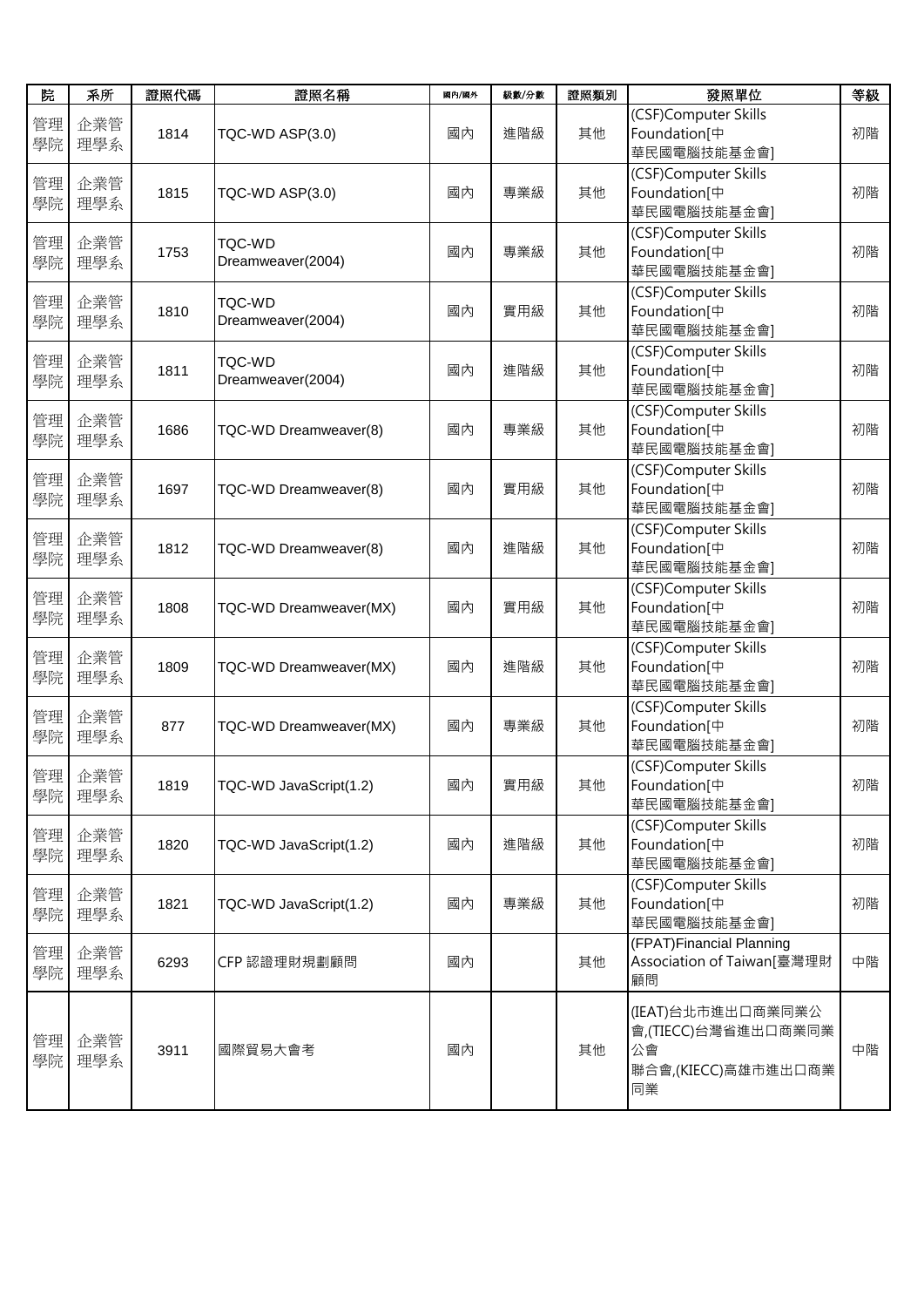| 院        | 系所            | 證照代碼 | 證照名稱                                                         | 國內/國外 | 級數/分數 | 證照類別 | 發照單位                                                                                | 等級 |
|----------|---------------|------|--------------------------------------------------------------|-------|-------|------|-------------------------------------------------------------------------------------|----|
| 管理<br>學院 | 企業管<br>理學系    | 5586 | 貿易經營師                                                        | 國內    |       | 其他   | (IEAT)台北市進出口商業同業公<br>會,(TIECC)台灣省進出口商業同業<br>公會<br>聯合會,(KIECC)高雄市進出口商業<br>同業         | 初階 |
| 管理<br>學院 | 企業管<br>理學系    | 3903 | 人身保險業務員                                                      | 國內    |       | 其他   | (LIA)The Life Insurance<br>Association Of The Republic<br>China[中華民國人壽保險商業同<br>業公會] | 初階 |
| 管理<br>學院 | 企業管<br>理學系    | 3923 | 財產保險業務員                                                      | 國內    |       | 其他   | (NLIAROC)The Non-life<br>Insurance Association of the<br>R.O.C[中華民國產 物保險商業同<br>業公會] | 初階 |
| 管理<br>學院 | 企業管<br>理學系    | 4226 | (CPPM)Certified Professional<br>Project Manager[中華專案管理<br>師1 | 國內    |       | 其他   | (NPMA)National Project<br>Management Association[中華<br>專案 管理學會]                     | 中階 |
| 管理<br>學院 | 企業管<br>理學系    | 4255 | 企業内部控制                                                       | 國內    |       | 其他   | (SFI)Securities & Futures<br>Institute[<br>中華民國證券暨期貨市場發展基<br>金會]                    | 初階 |
| 管理<br>學院 | 企業管<br>理學系    | 4249 | 投信投顧業務員                                                      | 國內    |       | 其他   | (SFI)Securities & Futures<br>Institute[<br>中華民國證券暨期貨市場發展基<br>金會]                    | 初階 |
| 管理<br>學院 | 企業管<br>理學系    | 4254 | 股務人員                                                         | 國內    |       | 其他   | (SFI)Securities & Futures<br>Institute[<br>中華民國證券暨期貨市場發展基<br>金會]                    | 初階 |
| 管理<br>學院 | 企業管<br>理學系    | 4257 | 票券商業務人員                                                      | 國內    |       | 其他   | (SFI)Securities & Futures<br>Institute[<br>中華民國證券暨期貨市場發展基<br>金會]                    | 初階 |
| 學院       | 管理 企業管<br>理學系 | 4252 | 期貨交易分析人員                                                     | 國內    |       | 其他   | (SFI)Securities & Futures<br>Institute[<br>中華民國證券暨期貨市場發展基<br>金會]                    | 中階 |
| 管理<br>學院 | 企業管<br>理學系    | 4250 | 期貨商業務員                                                       | 國內    |       | 其他   | (SFI)Securities & Futures<br>Institute[<br>中華民國證券暨期貨市場發展基<br>金會]                    | 中階 |
| 管理<br>學院 | 企業管<br>理學系    | 4253 | 債券人員                                                         | 國內    |       | 其他   | (SFI)Securities & Futures<br>Institute[<br>中華民國證券暨期貨市場發展基<br>金會]                    | 初階 |
| 管理<br>學院 | 企業管<br>理學系    | 4256 | 資產證券化                                                        | 國內    |       | 其他   | (SFI)Securities & Futures<br>Institute[<br>中華民國證券暨期貨市場發展基<br>金會]                    | 初階 |
| 管理<br>學院 | 企業管<br>理學系    | 4248 | 證券投資分析人員                                                     | 國內    |       | 其他   | (SFI)Securities & Futures<br>Institute[<br>中華民國證券暨期貨市場發展基<br>金會]                    | 初階 |
| 管理<br>學院 | 企業管<br>理學系    | 4247 | 證券商高級業務員                                                     | 國內    |       | 其他   | (SFI)Securities & Futures<br>Institute[<br>中華民國證券暨期貨市場發展基<br>金會]                    | 中階 |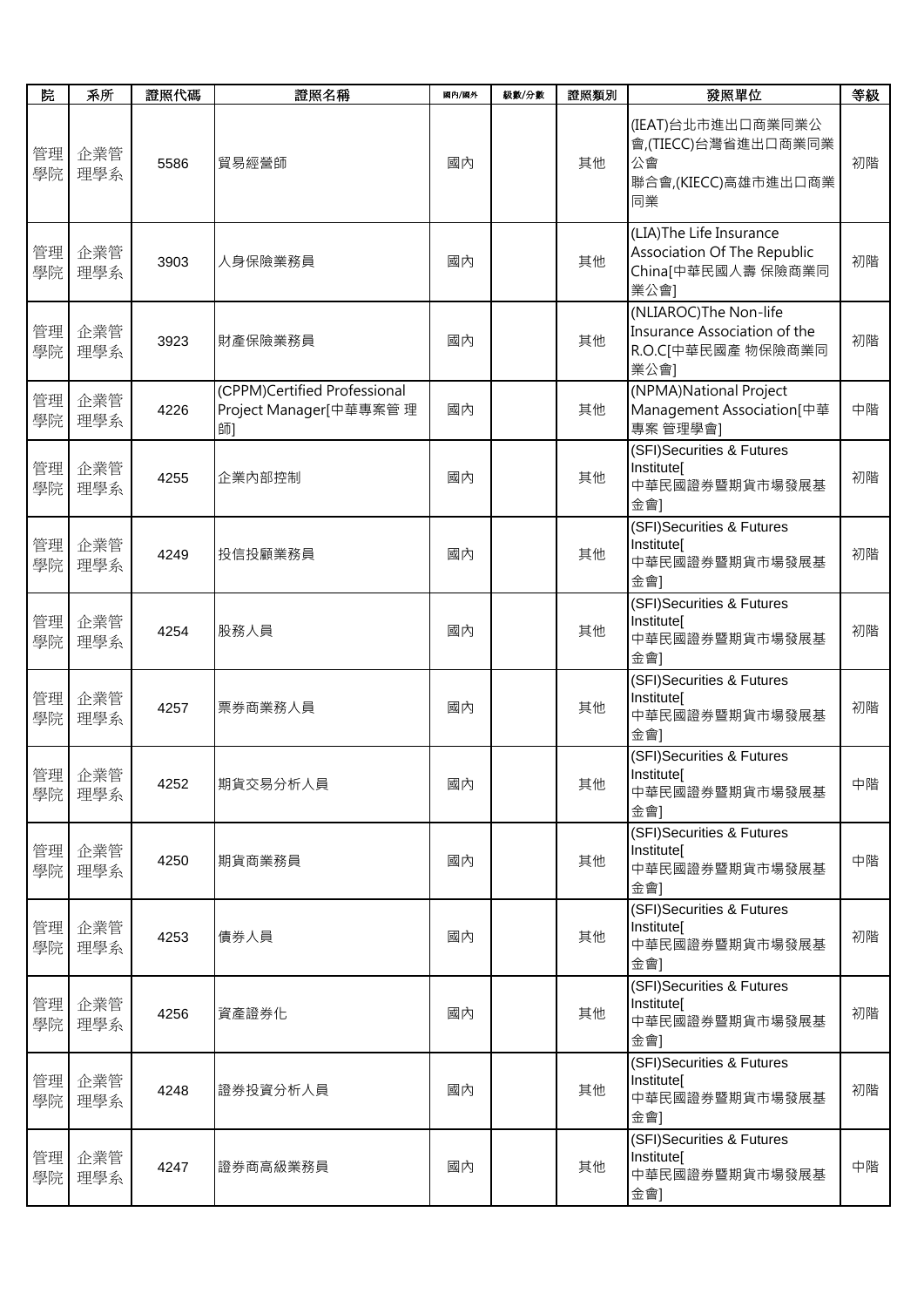| 院        | 系所         | 證照代碼 | 證照名稱                                                 | 國內/國外 | 級數/分數 | 證照類別 | 發照單位                                                             | 等級 |
|----------|------------|------|------------------------------------------------------|-------|-------|------|------------------------------------------------------------------|----|
| 管理<br>學院 | 企業管<br>理學系 | 4246 | 證券商業務員                                               | 國內    |       | 其他   | (SFI)Securities & Futures<br>Institutel<br>中華民國證券暨期貨市場發展基<br>金會] | 初階 |
| 管理<br>學院 | 企業管<br>理學系 | 6536 | (APS)基礎採購檢定<br>(Accredited Purchasing<br>Specialist) | 國內    |       | 其他   | (SMIT)Supply Management<br>Institute,Taiwan[中華採購與供應<br>管理 協會]    | 初階 |
| 管理<br>學院 | 企業管<br>理學系 | 6537 | (CPP)認證採購管理師(Certified<br>Purchasing Professional)   | 國內    |       | 其他   | (SMIT)Supply Management<br>Institute,Taiwan[中華採購與供應<br>管理 協會]    | 中階 |
| 管理<br>學院 | 企業管<br>理學系 | 3915 | 外匯交易                                                 | 國內    |       | 其他   | (TABF)Taiwan Academy of<br>Banking<br>and Finance[台灣金融研訓院]       | 中階 |
| 管理<br>學院 | 企業管<br>理學系 | 3908 | 初階外匯人員                                               | 國內    |       | 其他   | (TABF)Taiwan Academy of<br>Banking<br>and Finance[台灣金融研訓院]       | 初階 |
| 管理<br>學院 | 企業管<br>理學系 | 3906 | 初階授信人員                                               | 國內    |       | 其他   | (TABF)Taiwan Academy of<br>Banking<br>and Finance[台灣金融研訓院]       | 初階 |
| 管理<br>學院 | 企業管<br>理學系 | 3914 | 金融人員風險管理                                             | 國內    |       | 其他   | (TABF)Taiwan Academy of<br>Banking<br>and Finance[台灣金融研訓院]       | 初階 |
| 管理<br>學院 | 企業管<br>理學系 | 3916 | 金融人員授信擔保品估價                                          | 國內    |       | 其他   | (TABF)Taiwan Academy of<br>Banking<br>and Finance[台灣金融研訓院]       | 初階 |
| 管理<br>學院 | 企業管<br>理學系 | 3910 | 信託業業務人員                                              | 國內    |       | 其他   | (TABF)Taiwan Academy of<br>Banking<br>and Finance[台灣金融研訓院]       | 初階 |
| 管理<br>學院 | 企業管<br>理學系 | 3909 | 理財規劃人員                                               | 國內    |       | 其他   | (TABF)Taiwan Academy of<br>Banking<br>and Finance[台灣金融研訓院]       | 初階 |
| 管理<br>學院 | 企業管<br>理學系 | 6863 | 結構型商品銷售人員                                            | 國內    |       | 其他   | (TABF)Taiwan Academy of<br>Banking<br>and Finance[台灣金融研訓院]       | 初階 |
| 管理<br>學院 | 企業管<br>理學系 | 3907 | 進階授信人員                                               | 國內    |       | 其他   | (TABF)Taiwan Academy of<br>Banking<br>and Finance[台灣金融研訓院]       | 中階 |
| 管理<br>學院 | 企業管<br>理學系 | 3912 | 銀行內部控制與內部稽核(一般<br>金融)                                | 國內    |       | 其他   | (TABF)Taiwan Academy of<br>Banking<br>and Finance[台灣金融研訓院]       | 初階 |
| 管理<br>學院 | 企業管<br>理學系 | 3913 | 銀行內部控制與內部稽核(消費<br>金融)                                | 國內    |       | 其他   | (TABF)Taiwan Academy of<br>Banking<br>and Finance[台灣金融研訓院]       | 初階 |
| 管理<br>學院 | 企業管<br>理學系 | 5581 | 商務企劃能力檢定                                             | 國內    | 進階    | 其他   | (TBSA)Taiwan Business<br>Strategy<br>Association[台灣商務策劃協會]       | 中階 |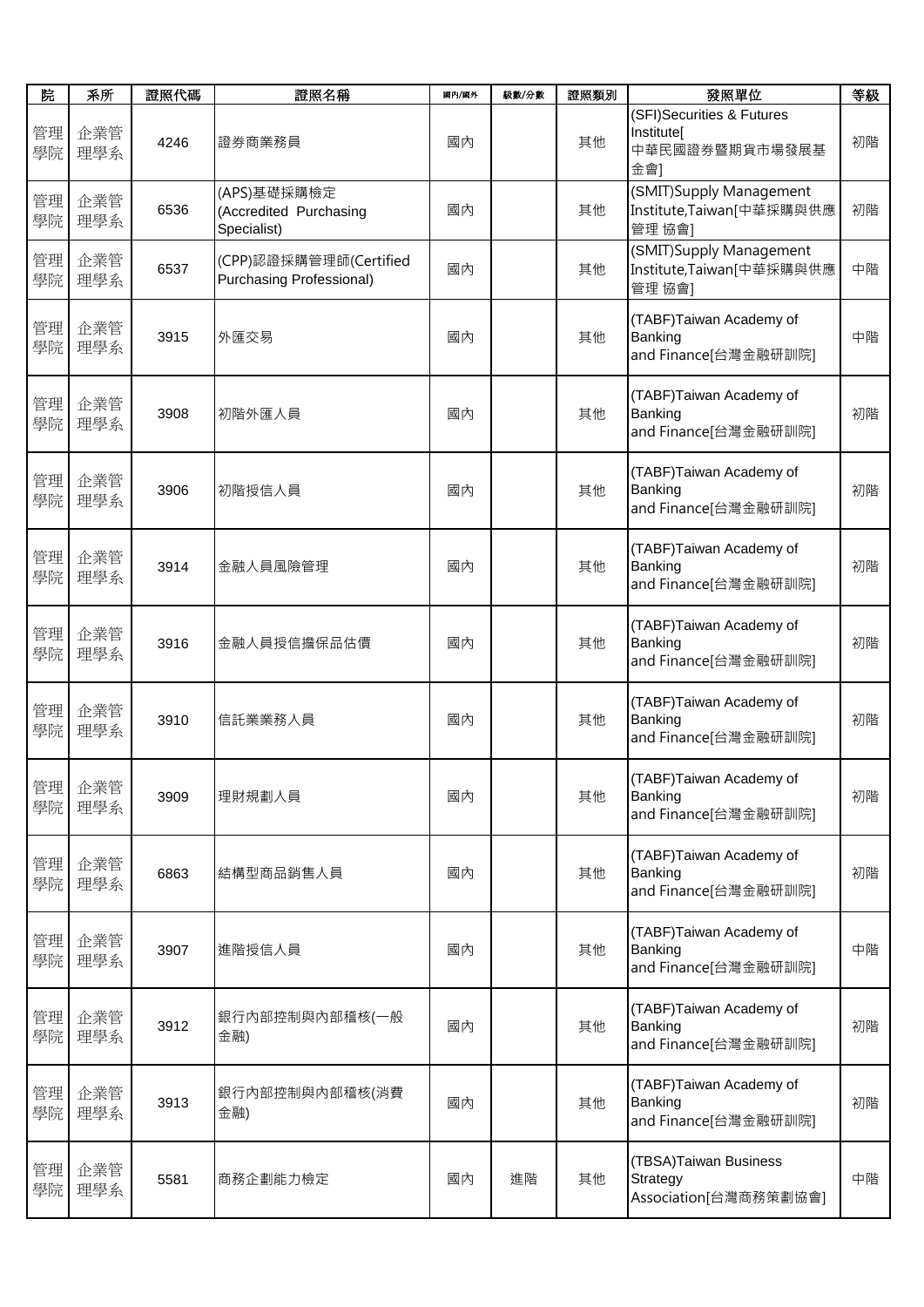| 院        | 系所            | 證照代碼 | 證照名稱                       | 國內/國外 | 級數/分數 | 證照類別 | 發照單位                                                         | 等級 |
|----------|---------------|------|----------------------------|-------|-------|------|--------------------------------------------------------------|----|
| 管理<br>學院 | 企業管<br>理學系    | 5580 | 商務企劃能力檢定                   | 國內    | 初級    | 其他   | (TBSA)Taiwan Business<br>Strategy<br>Association[台灣商務策劃協會]   | 初階 |
| 管理<br>學院 | 企業管<br>理學系    | 3948 | 投資型保險商品業務員                 | 國內    |       | 其他   | (TII) Taiwan Insurance Insitute[<br>財團<br>法人保險事業發展中心]        | 初階 |
| 管理<br>學院 | 企業管<br>理學系    | 6779 | 行銷分析                       | 國內    |       | 其他   | (TIMS)Taiwan Institute of<br>Marketing<br>Science[臺灣行銷科學學會]  | 初階 |
| 管理<br>學院 | 企業管<br>理學系    | 6778 | 行銷企劃                       | 國內    |       | 其他   | (TIMS) Taiwan Institute of<br>Marketing<br>Science[臺灣行銷科學學會] | 初階 |
| 管理<br>學院 | 企業管<br>理學系    | 6976 | 優質企業供應鏈安全專責人員              | 國內    |       | 其他   | 技專院校                                                         | 初階 |
| 管理<br>學院 | 企業管<br>理學系    | 3918 | 進階財富管理                     | 國內    |       | 其他   | 急救教育推廣與諮詢中心                                                  | 初階 |
| 管理<br>學院 | 企業管<br>理學系    | 8148 | 保稅倉庫、免稅商店及物流中<br>心自主管理專責人員 | 國內    |       | 其他   | 財政部關稅總局核准辦理之單位                                               | 初階 |
| 管理<br>學院 | 企業管<br>理學系    | 3856 | 專門職業及技術人員考試 - 一<br>般保險公證人  | 國內    | 普考    | 政府機關 | 考選部                                                          | 中階 |
| 管理<br>學院 | 企業管<br>理學系    | 3854 | 專門職業及技術人員考試 - 人<br>身保險代理人  | 國內    | 普考    | 政府機關 | 考選部                                                          | 中階 |
| 管理<br>學院 | 企業管<br>理學系    | 737  | 專門職業及技術人員考試 - 人<br>身保險經紀人  | 國內    | 普考    | 政府機關 | 考選部                                                          | 中階 |
| 管理<br>學院 | 企業管<br>理學系    | 3857 | 專門職業及技術人員考試 - 海<br>事保險公證人  | 國內    | 普考    | 政府機關 | 考選部                                                          | 中階 |
| 管理<br>學院 | 企業管<br>理學系    | 1070 | 專門職業及技術人員考試 - 財<br>產保險代理人  | 國內    | 普考    | 政府機關 | 考選部                                                          | 中階 |
| 管理<br>學院 | 企業管<br>理學系    | 3855 | 專門職業及技術人員考試 - 財<br>產保險經紀人  | 國內    | 普考    | 政府機關 | 考選部                                                          | 中階 |
| 管理<br>學院 | 企業管<br>理學系    | 0    | 專門職業及技術人員考試 - 專<br>責報關人員   | 國內    | 普考    | 政府機關 | 考選部                                                          | 中階 |
| 管理       | 企業管<br>學院 理學系 | 86   | 專門職業及技術人員考試 - 會<br>計師      | 國內    | 高考    | 政府機關 | 考選部                                                          | 高階 |
| 管理<br>學院 | 企業管<br>理學系    | 3919 | (CFSsme)中小企業財務人員           | 國內    |       | 政府機關 | 行政院經濟部中小企業處,(TABF)<br>台灣<br>金融研訓院                            | 初階 |
| 管理<br>學院 | 企業管<br>理學系    | 2300 | 會議展覽專業人員                   | 國內    | 初階    | 政府機關 | 行政院經濟部國際貿易局,行政院<br>經濟<br>部商業司,(TAITRA)中華民國對外<br>貿易<br>發展協會   | 初階 |
| 管理<br>學院 | 企業管<br>理學系    | 7074 | 記帳士                        | 國內    |       | 政府機關 | 財政部                                                          | 中階 |
| 管理<br>學院 | 企業管<br>理學系    | 8534 | 加工出口區保稅業務人員                | 國內    |       | 政府機關 | 財政部關稅總局核准辦理之單位                                               | 初階 |
| 管理<br>學院 | 企業管<br>理學系    | 1675 | 中華民國技術士 - 門市服務             | 國內    | 乙級    | 政府機關 | 勞動部 (舊:勞工委員會)                                                | 中階 |
| 管理<br>學院 | 企業管<br>理學系    | 1597 | 中華民國技術士 - 門市服務             | 國內    | 丙級    | 政府機關 | 勞動部 (舊:勞工委員會)                                                | 初階 |
| 管理<br>學院 | 企業管<br>理學系    | 45   | 中華民國技術士 - 商業計算             | 國內    | 丙級    | 政府機關 | 勞動部 (舊:勞工委員會)                                                | 初階 |
| 管理<br>學院 | 企業管<br>理學系    | 46   | 中華民國技術士 - 商業計算             | 國內    | 乙級    | 政府機關 | 勞動部 (舊:勞工委員會)                                                | 中階 |
| 管理<br>學院 | 企業管<br>理學系    | 2074 | 中華民國技術士 - 商業計算             | 國內    | 甲級    | 政府機關 | 勞動部 (舊:勞工委員會)                                                | 高階 |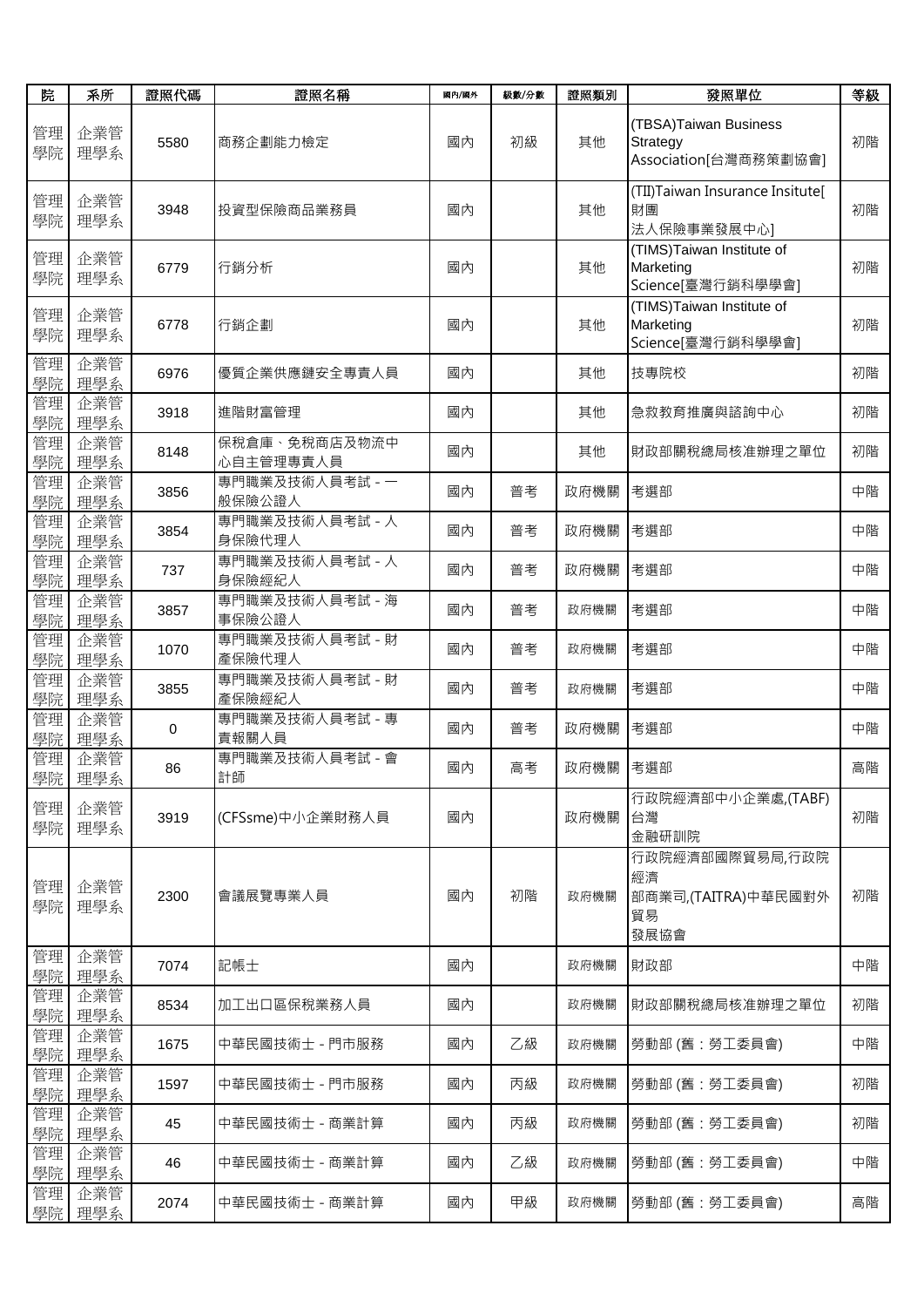| 院        | 系所         | 證照代碼 | 證照名稱                                                                            | 國內/國外 | 級數/分數              | 證照類別 | 發照單位                                                                                    | 等級 |
|----------|------------|------|---------------------------------------------------------------------------------|-------|--------------------|------|-----------------------------------------------------------------------------------------|----|
| 管理<br>學院 | 企業管<br>理學系 | 2131 | 中華民國技術士 - 國貿業務                                                                  | 國內    | 乙級                 | 政府機關 | 勞動部 (舊:勞工委員會)                                                                           | 中階 |
| 管理<br>學院 | 企業管<br>理學系 | 1687 | 中華民國技術士 - 國貿業務                                                                  | 國內    | 丙級                 | 政府機關 | 勞動部 (舊:勞工委員會)                                                                           | 初階 |
| 管理<br>學院 | 企業管<br>理學系 | 30   | 中華民國技術士 - 會計事務                                                                  | 國內    | 丙級                 | 政府機關 | 勞動部 (舊:勞工委員會)                                                                           | 初階 |
| 管理<br>學院 | 企業管<br>理學系 | 26   | 中華民國技術士 - 會計事務                                                                  | 國內    | 乙級                 | 政府機關 | 勞動部 (舊:勞工委員會)                                                                           | 中階 |
| 管理<br>學院 | 企業管<br>理學系 | 21   | 中華民國技術士 - 電腦軟體應                                                                 | 國內    | 乙級                 | 政府機關 | 勞動部 (舊:勞工委員會)                                                                           | 中階 |
| 管理<br>學院 | 企業管<br>理學系 | 31   | 中華民國技術士 - 電腦軟體應                                                                 | 國內    | 丙級                 | 政府機關 | 勞動部 (舊:勞工委員會)                                                                           | 初階 |
| 管理<br>學院 | 企業管<br>理學系 | 62   | 中華民國技術士 - 電腦硬體裝                                                                 | 國內    | 乙級                 | 政府機關 | 勞動部 (舊:勞工委員會)                                                                           | 中階 |
| 管理<br>學院 | 企業管<br>理學系 | 61   | 中華民國技術士 - 電腦硬體裝                                                                 | 國內    | 丙級                 | 政府機關 | 勞動部 (舊:勞工委員會)                                                                           | 初階 |
| 管理<br>學院 | 企業管<br>理學系 | 105  | 中華民國技術士 - 網頁設計                                                                  | 國內    | 丙級                 | 政府機關 | 勞動部 (舊:勞工委員會)                                                                           | 初階 |
| 管理<br>學院 | 企業管<br>理學系 | 6685 | (FRM)Financial Risk Manager<br>金融風險管理師                                          | 國外    |                    | 國際認証 | (GARP)Global Association of<br><b>Risk</b><br>Professional[全球風險專業人士<br>協會]              | 初階 |
| 管理<br>學院 | 企業管<br>理學系 | 4105 | Certificate in Marketing[行銷 管<br>理]                                             | 國外    | Level <sub>2</sub> | 國際認証 | (LCCIEB)London Chamber<br>ofCommerce and Industry<br>Examinations Board[英國倫敦商<br>會考 試局] | 中階 |
| 管理<br>學院 | 企業管<br>理學系 | 5204 | (FFSI)Fellow, Financial<br>Services Institute[高級財富管                             | 國外    |                    | 國際認証 | (LOMA)美國人壽保險管理學會                                                                        | 初階 |
| 管理<br>學院 | 企業管<br>理學系 | 5203 | (FLMI)Fellow, Life<br>Management Institute[高級壽                                  | 國外    |                    | 國際認証 | (LOMA)美國人壽保險管理學會                                                                        | 初階 |
| 管理<br>學院 | 企業管<br>理學系 | 5219 | (PMTC)壽險行銷管理師                                                                   | 國外    |                    | 國際認証 | (LOMA)美國人壽保險管理學會                                                                        | 初階 |
| 管理<br>學院 | 企業管<br>理學系 | 5221 | (PSTC)壽險行銷師                                                                     | 國外    |                    |      | 國際認証  (LOMA)美國人壽保險管理學會                                                                  | 初階 |
| 管理<br>學院 | 企業管<br>理學系 | 3925 | (LPI)Linux Professional<br><b>Institute Certification</b>                       | 國外    | LPIC-1             | 國際認証 | (LPI)Linux Professional<br>Institute[Linux專家學院]                                         | 初階 |
| 管理<br>學院 | 企業管<br>理學系 | 3926 | (LPI)Linux Professional<br>Institute Certification                              | 國外    | LPIC-2             | 國際認証 | (LPI)Linux Professional<br>Institute[Linux專家學院]                                         | 初階 |
| 管理<br>學院 | 企業管<br>理學系 | 5164 | (CAPM)Certified Associate in<br>Project Management[助理國 際<br>專案管理師]              | 國外    |                    | 國際認証 | (PMI)Project Management<br>Institute[<br>美國專案管理學會]                                      | 初階 |
| 管理<br>學院 | 企業管<br>理學系 | 786  | (PMP)Project Management<br>Professional[國際專案管理師]                                | 國外    |                    | 國際認証 | (PMI)Project Management<br>Institute[<br>美國專案管理學會]                                      | 中階 |
| 管理<br>學院 | 企業管<br>理學系 | 4270 | Certified Business Planner[初<br>階商務企劃員]                                         | 國外    |                    | 國際認証 | (WBSA)World Business<br>Strategist<br>Association[世界商務策劃師聯合<br>會]                       | 初階 |
| 管理<br>學院 | 企業管<br>理學系 | 4271 | <b>Certified Marketing Strategic</b><br>Planner[中階行銷企劃師]                        | 國外    |                    | 國際認証 | (WBSA)World Business<br>Strategist<br>Association[世界商務策劃師聯合<br>會]                       | 中階 |
| 管理<br>學院 | 企業管<br>理學系 | 3998 | Adobe Certified Associate - Rich<br><b>Media Communication</b><br>using Flash 8 | 國外    |                    | 國際認証 | Adobe Systems                                                                           | 初階 |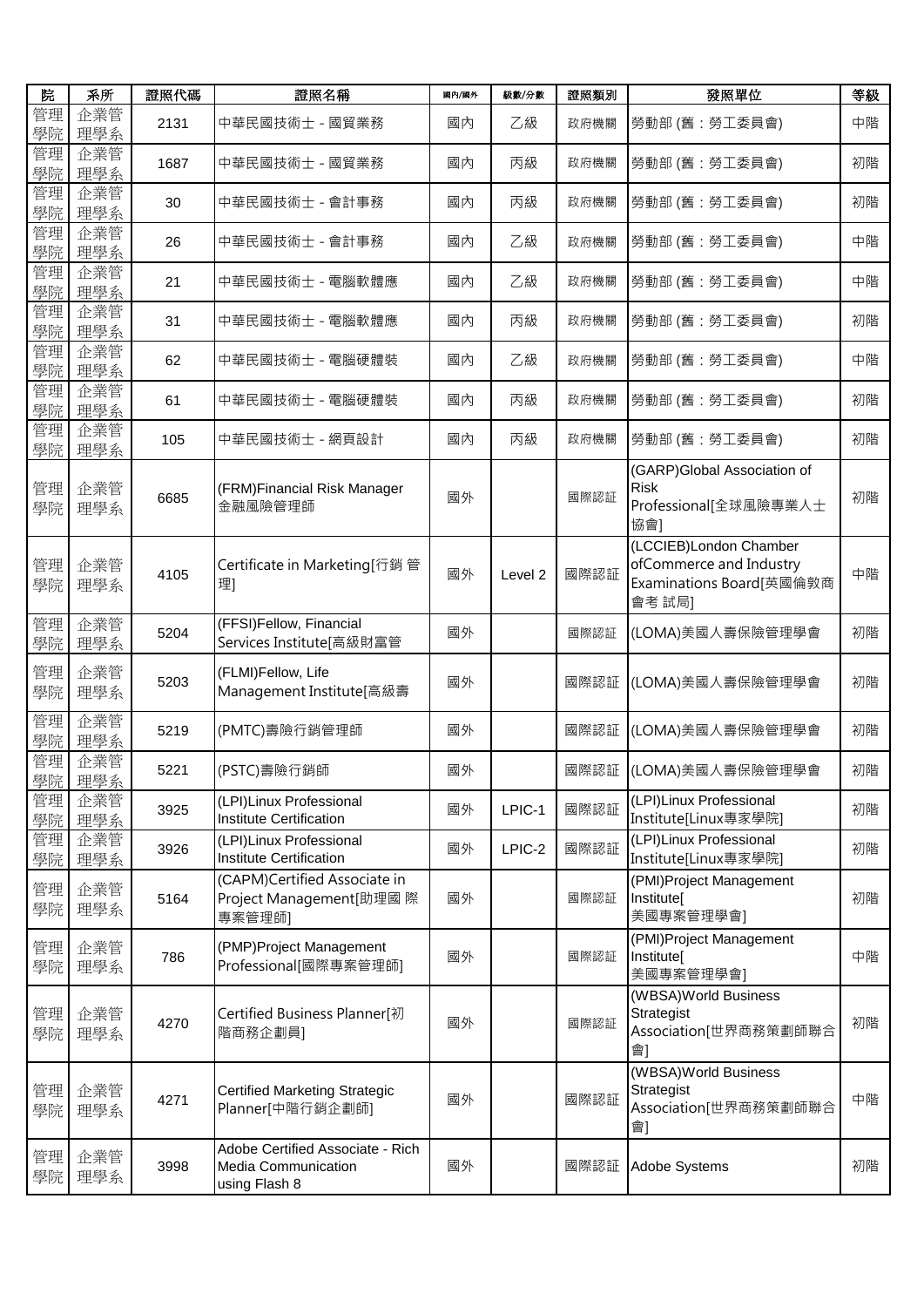| 院        | 系所         | 證照代碼 | 證照名稱                                                                                                        | 國內/國外 | 級數/分數 | 證照類別 | 發照單位          | 等級 |
|----------|------------|------|-------------------------------------------------------------------------------------------------------------|-------|-------|------|---------------|----|
| 管理<br>學院 | 企業管<br>理學系 | 3997 | Adobe Certified Associate - Web<br>Communication using<br>Dreamweaver 8                                     | 國外    |       | 國際認証 | Adobe Systems | 初階 |
| 管理<br>學院 | 企業管<br>理學系 | 8150 | <b>Adobe Certified Associate</b><br><b>Educator in Rich Media</b><br>Communication using Adobe<br>Flash CS6 | 國外    |       | 國際認証 | Adobe Systems | 初階 |
| 管理<br>學院 | 企業管<br>理學系 | 7848 | <b>Adobe Certified Associate</b><br><b>Educator in Visual</b><br>Communication using Adobe<br>Photoshop CS3 | 國外    |       | 國際認証 | Adobe Systems | 初階 |
| 管理<br>學院 | 企業管<br>理學系 | 8149 | <b>Adobe Certified Associate</b><br>Educator in Web Communication<br>using Adobe Dreamweaver CS6            | 國外    |       | 國際認証 | Adobe Systems | 初階 |
| 管理<br>學院 | 企業管<br>理學系 | 9232 | <b>Adobe Certified Associate</b><br>Graphic Design & Illustrator using<br>Adobe Illustrator                 | 國內    |       | 國際認証 | Adobe Systems | 初階 |
| 管理<br>學院 | 企業管<br>理學系 | 4000 | Adobe Certified Associate in<br><b>Rich Media Communication</b><br>Flash CS3                                | 國外    |       | 國際認証 | Adobe Systems | 初階 |
| 管理<br>學院 | 企業管<br>理學系 | 7344 | Adobe Certified Associate in<br>Rich Media Communication using<br>Adobe Flash CS5                           | 國外    |       | 國際認証 | Adobe Systems | 初階 |
| 管理<br>學院 | 企業管<br>理學系 | 8593 | Adobe Certified Associate in<br>Rich Media Communication using<br>Adobe Flash CS6                           | 國外    |       | 國際認証 | Adobe Systems | 初階 |
| 管理<br>學院 | 企業管<br>理學系 | 8689 | Adobe Certified Associate in<br>Rich Media Communication using<br>Adobe Illustrator CS5                     | 國外    |       | 國際認証 | Adobe Systems | 初階 |
| 管理<br>學院 | 企業管<br>理學系 | 8594 | Adobe Certified Associate in<br>Video Communication using<br>Adobe Premirer Pro CS5                         | 國外    |       | 國際認証 | Adobe Systems | 初階 |
| 管理<br>學院 | 企業管<br>理學系 | 4001 | Adobe Certified Associate in<br>Visual Communication (using<br>Adobe) Photoshop CS3                         | 國外    |       | 國際認証 | Adobe Systems | 初階 |
| 管理<br>學院 | 企業管<br>理學系 | 7152 | Adobe Certified Associate in<br>Visual Communication using<br>Adobe Photoshop CS5                           | 國外    |       | 國際認証 | Adobe Systems | 初階 |
| 管理<br>學院 | 企業管<br>理學系 | 8223 | Adobe Certified Associate in<br>Visual Communication using<br>Adobe Photoshop CS6                           | 國外    |       | 國際認証 | Adobe Systems | 初階 |
| 管理<br>學院 | 企業管<br>理學系 | 3999 | Adobe Certified Associate in<br>Web Communication<br>Dreamweaver CS3                                        | 國外    |       | 國際認証 | Adobe Systems | 初階 |
| 管理<br>學院 | 企業管<br>理學系 | 7343 | Adobe Certified Associate in<br>Web Communication using<br>Adobe Dreamweaver CS5                            | 國外    |       | 國際認証 | Adobe Systems | 初階 |
| 管理<br>學院 | 企業管<br>理學系 | 8527 | Adobe Certified Associate in<br>Web Communication using<br>Adobe Dreamweaver CS6                            | 國外    |       | 國際認証 | Adobe Systems | 初階 |
| 管理<br>學院 | 企業管<br>理學系 | 9233 | <b>Adobe Certified Associate</b><br>Print & Digital Media<br>Publication using Adobe                        | 國外    |       | 國際認証 | Adobe Systems | 初階 |
| 管理<br>學院 | 企業管<br>理學系 | 8915 | <b>Adobe Certified Associate</b><br>Web Design Specialist CS6                                               | 國外    |       | 國際認証 | Adobe Systems | 初階 |
| 管理<br>學院 | 企業管<br>理學系 | 4002 | Adobe Certified Expert for<br>Acrobat 7.0 Pro with Adobe<br>LiveCycle Designer                              | 國外    |       | 國際認証 | Adobe Systems | 初階 |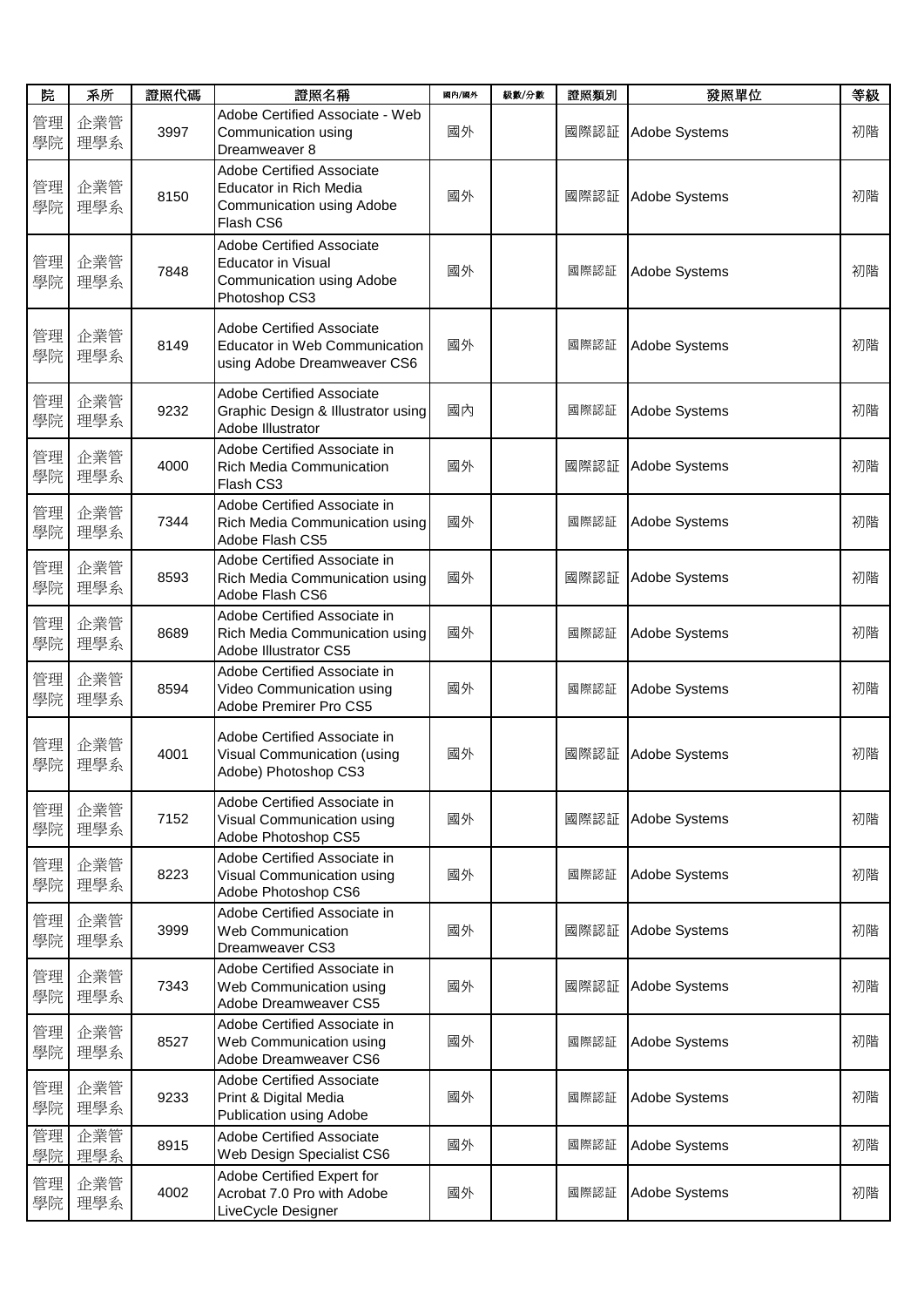| 院        | 系所         | 證照代碼 | 證照名稱                                                                       | 國內/國外 | 級數/分數 | 證照類別 | 發照單位          | 等級 |
|----------|------------|------|----------------------------------------------------------------------------|-------|-------|------|---------------|----|
| 管理<br>學院 | 企業管<br>理學系 | 4004 | Adobe Certified Expert for<br>Acrobat 7.0 Professional Print<br>Production | 國外    |       | 國際認証 | Adobe Systems | 初階 |
| 管理<br>學院 | 企業管<br>理學系 | 4005 | Adobe Certified Expert for<br>Acrobat Professional 8.0                     | 國外    |       | 國際認証 | Adobe Systems | 初階 |
| 管理<br>學院 | 企業管<br>理學系 | 4006 | Adobe Certified Expert for<br>After Effects 6.0 Professional               | 國外    |       | 國際認証 | Adobe Systems | 初階 |
| 管理<br>學院 | 企業管<br>理學系 | 4007 | Adobe Certified Expert for<br>After Effects 7.0 Professional               | 國外    |       | 國際認証 | Adobe Systems | 初階 |
| 管理<br>學院 | 企業管<br>理學系 | 4028 | Adobe Certified Expert for<br>After Effects® CS3                           | 國外    |       | 國際認証 | Adobe Systems | 初階 |
| 管理<br>學院 | 企業管<br>理學系 | 4008 | Adobe Certified Expert for<br>Captivate 3                                  | 國外    |       | 國際認証 | Adobe Systems | 初階 |
| 管理<br>學院 | 企業管<br>理學系 | 4009 | Adobe Certified Expert for<br>ColdFusion 8                                 | 國外    |       | 國際認証 | Adobe Systems | 初階 |
| 管理<br>學院 | 企業管<br>理學系 | 4010 | Adobe Certified Expert for<br>Dreamweaver CS3                              | 國外    |       | 國際認証 | Adobe Systems | 初階 |
| 管理<br>學院 | 企業管<br>理學系 | 4011 | Adobe Certified Expert for<br>Encore DVD 2.0                               | 國外    |       | 國際認証 | Adobe Systems | 初階 |
| 管理<br>學院 | 企業管<br>理學系 | 4012 | Adobe Certified Expert for<br>Flash CS3                                    | 國外    |       | 國際認証 | Adobe Systems | 初階 |
| 管理<br>學院 | 企業管<br>理學系 | 4013 | Adobe Certified Expert for<br>FrameMaker 8                                 | 國外    |       | 國際認証 | Adobe Systems | 初階 |
| 管理<br>學院 | 企業管<br>理學系 | 4015 | Adobe Certified Expert for<br>GoLive CS                                    | 國外    |       | 國際認証 | Adobe Systems | 初階 |
| 管理<br>學院 | 企業管<br>理學系 | 4014 | Adobe Certified Expert for<br>GoLive CS 2                                  | 國外    |       | 國際認証 | Adobe Systems | 初階 |
| 管理<br>學院 | 企業管<br>理學系 | 4003 | Adobe Certified Expert for<br><b>Illustrator CS</b>                        | 國外    |       | 國際認証 | Adobe Systems | 初階 |
| 管理<br>學院 | 企業管<br>理學系 | 4016 | Adobe Certified Expert for<br><b>Illustrator CS 2</b>                      | 國外    |       | 國際認証 | Adobe Systems | 初階 |
| 管理<br>學院 | 企業管<br>理學系 | 4017 | Adobe Certified Expert for<br><b>Illustrator CS3</b>                       | 國外    |       | 國際認証 | Adobe Systems | 初階 |
| 管理<br>學院 | 企業管<br>理學系 | 4019 | Adobe Certified Expert for<br>InDesign CS                                  | 國外    |       | 國際認証 | Adobe Systems | 初階 |
| 管理<br>學院 | 企業管<br>理學系 | 4018 | Adobe Certified Expert for<br>InDesign CS 2                                | 國外    |       | 國際認証 | Adobe Systems | 初階 |
| 管理<br>學院 | 企業管<br>理學系 | 4020 | Adobe Certified Expert for<br>InDesign CS3                                 | 國外    |       | 國際認証 | Adobe Systems | 初階 |
| 管理<br>學院 | 企業管<br>理學系 | 4022 | Adobe Certified Expert for<br>PhotoShop CS                                 | 國外    |       | 國際認証 | Adobe Systems | 初階 |
| 管理<br>學院 | 企業管<br>理學系 | 4021 | Adobe Certified Expert for<br>Photoshop CS 2                               | 國外    |       | 國際認証 | Adobe Systems | 初階 |
| 管理<br>學院 | 企業管<br>理學系 | 4023 | Adobe Certified Expert for<br>Photoshop CS3                                | 國外    |       | 國際認証 | Adobe Systems | 初階 |
| 管理<br>學院 | 企業管<br>理學系 | 4024 | Adobe Certified Expert for<br>Photoshop Lightroom                          | 國外    |       | 國際認証 | Adobe Systems | 初階 |
| 管理<br>學院 | 企業管<br>理學系 | 4026 | Adobe Certified Expert for<br>Premiere Pro                                 | 國外    |       | 國際認証 | Adobe Systems | 初階 |
| 管理<br>學院 | 企業管<br>理學系 | 4025 | Adobe Certified Expert for<br>Premiere Pro 2.0 Professional                | 國外    |       | 國際認証 | Adobe Systems | 初階 |
| 管理<br>學院 | 企業管<br>理學系 | 4029 | Adobe Certified Expert for<br>Premiere/Encore/OnLocation<br>® CS3          | 國外    |       | 國際認証 | Adobe Systems | 初階 |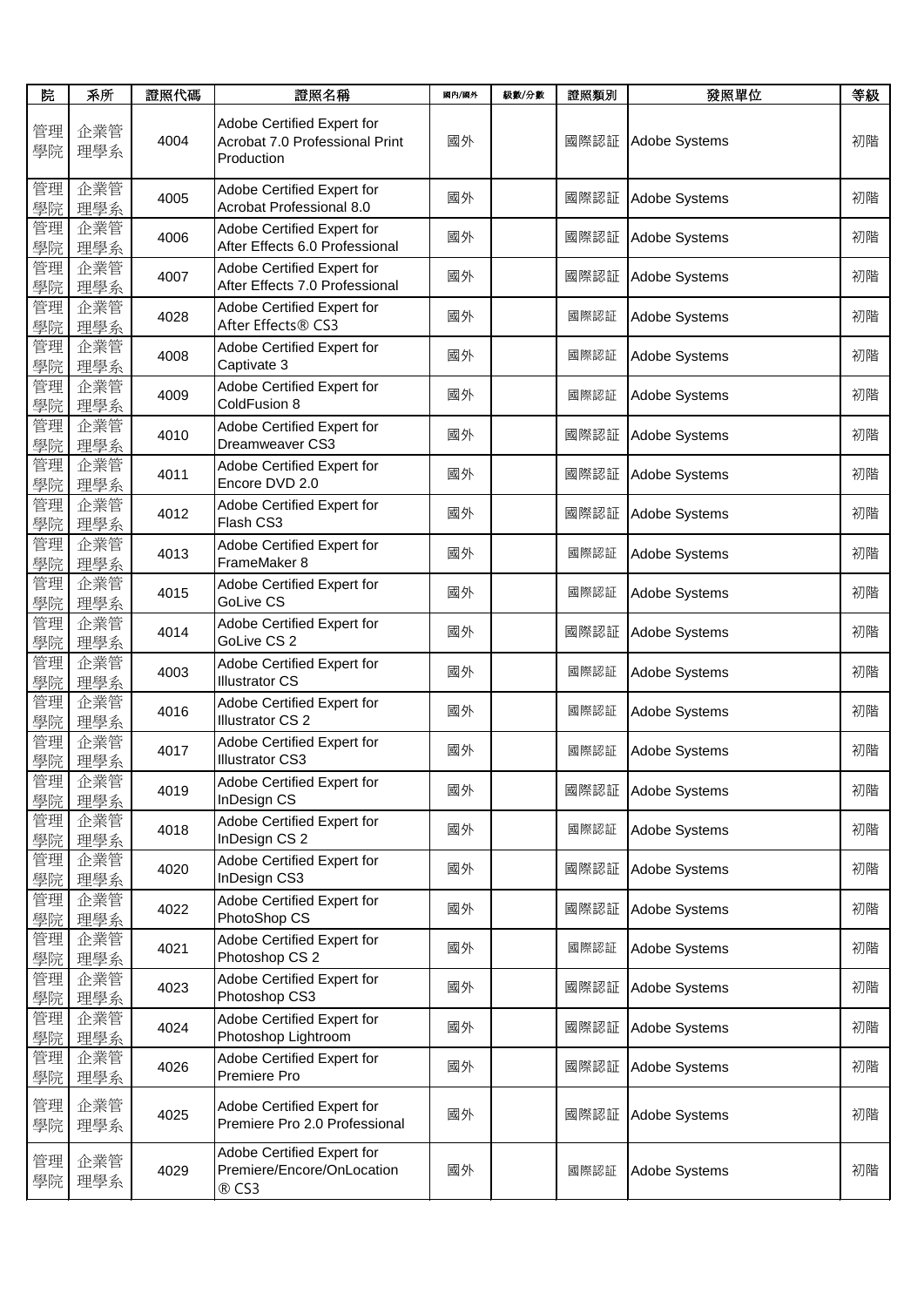| 院        | 系所         | 證照代碼 | 證照名稱                                                    | 國內/國外 | 級數/分數 | 證照類別 | 發照單位                                     | 等級 |
|----------|------------|------|---------------------------------------------------------|-------|-------|------|------------------------------------------|----|
| 管理<br>學院 | 企業管<br>理學系 | 4027 | Adobe Certified Expert for<br>RoboHelp® 7               | 國外    |       | 國際認証 | Adobe Systems                            | 初階 |
| 管理<br>學院 | 企業管<br>理學系 | 6285 | Adobe Certified Expert in<br>Dreamweaver CS4            | 國外    |       | 國際認証 | Adobe Systems                            | 初階 |
| 管理<br>學院 | 企業管<br>理學系 | 7341 | Adobe Certified Expert in<br>Flash CS4                  | 國外    |       | 國際認証 | Adobe Systems                            | 初階 |
| 管理<br>學院 | 企業管<br>理學系 | 7342 | Adobe Certified Expert in<br>Flash CS5                  | 國外    |       | 國際認証 | Adobe Systems                            | 初階 |
| 管理<br>學院 | 企業管<br>理學系 | 7340 | Adobe Certified Expert in<br>Photoshop CS4              | 國外    |       | 國際認証 | Adobe Systems                            | 初階 |
| 管理<br>學院 | 企業管<br>理學系 | 7339 | Adobe Certified Expert in<br>Photoshop CS5              | 國外    |       | 國際認証 | Adobe Systems                            | 初階 |
| 管理<br>學院 | 企業管<br>理學系 | 7356 | Adobe Certified Expet in<br>Dreamweaver CS5             | 國外    |       | 國際認証 | Adobe Systems                            | 初階 |
| 管理<br>學院 | 企業管<br>理學系 | 4038 | Adobe Certified Instructor in<br>Dreamweaver CS3        | 國外    |       | 國際認証 | Adobe Systems                            | 初階 |
| 管理<br>學院 | 企業管<br>理學系 | 4040 | Adobe Certified Instructor in<br>Flash CS3              | 國外    |       | 國際認証 | Adobe Systems                            | 初階 |
| 管理<br>學院 | 企業管<br>理學系 | 6684 | Autodesk 3ds Max Design                                 | 國外    |       | 國際認証 | Autodesk[歐特克有限公司]                        | 初階 |
| 管理<br>學院 | 企業管<br>理學系 | 7141 | Autodesk Inventor 2010<br><b>Certified Professional</b> | 國外    |       | 國際認証 | Autodesk[歐特克有限公司]                        | 初階 |
| 管理<br>學院 | 企業管<br>理學系 | 6941 | (IC3) Key Applications                                  | 國外    |       | 國際認証 | Certiport, Inc.[思遞波公司]                   | 初階 |
| 管理<br>學院 | 企業管<br>理學系 | 6940 | (IC3) Living Online                                     | 國外    |       | 國際認証 | Certiport, Inc.[思遞波公司]                   | 初階 |
| 管理<br>學院 | 企業管<br>理學系 | 8958 | (IC3) Authorized Proctor                                | 國外    |       | 國際認証 | Certiport, Inc.[思遞波公司]                   | 初階 |
| 管理<br>學院 | 企業管<br>理學系 | 6939 | (IC3)Computing                                          | 國外    |       | 國際認証 | Certiport, Inc.[思遞波公司]                   | 初階 |
| 管理<br>學院 | 企業管<br>理學系 | 7868 | (IC3)Global Standard 3                                  | 國外    |       | 國際認証 | Certiport, Inc.[思遞波公司]                   | 初階 |
| 管理<br>學院 | 企業管<br>理學系 | 7869 | (IC3)Global Standard 3-<br>Authorized Instructor        | 國外    |       | 國際認証 | Certiport, Inc.[思遞波公司]                   | 初階 |
| 管理<br>學院 | 企業管<br>理學系 | 8356 | (IC3)Global Standard 4                                  | 國外    |       | 國際認証 | Certiport, Inc.[思遞波公司]                   | 初階 |
| 管理<br>學院 | 企業管<br>理學系 | 8374 | (IC3)Global Standard 4-<br>Authorized Educator          | 國外    |       | 國際認証 | Certiport, Inc.[思遞波公司]                   | 初階 |
| 管理<br>學院 | 企業管<br>理學系 | 3994 | (IC3)Internet and Computing<br>Core Certification       | 國外    |       | 國際認証 | Certiport, Inc.[思遞波公司]                   | 初階 |
| 管理<br>學院 | 企業管<br>理學系 | 8960 | IC3計算機基礎                                                | 國外    |       | 國際認証 | Certiport, Inc.[思遞波公司]                   | 初階 |
| 管理<br>學院 | 企業管<br>理學系 | 8959 | IC3軟體應用-Windows應用基                                      | 國外    |       | 國際認証 | Certiport, Inc.[思遞波公司]                   | 初階 |
| 管理<br>學院 | 企業管<br>理學系 | 8961 | IC3網路與安全                                                | 國外    |       | 國際認証 | Certiport, Inc.[思遞波公司]                   | 初階 |
| 管理<br>學院 | 企業管<br>理學系 | 4185 | (CCNA)Cisco Certified<br>Network Associate              | 國外    |       | 國際認証 | Cisco Systems, Inc.[思科CISCO<br>認證<br>中心] | 初階 |
| 管理<br>學院 | 企業管<br>理學系 | 4423 | (CCNA-Security)Cisco<br>Certified Network Associate -   | 國外    |       | 國際認証 | Cisco Systems, Inc.[思科CISCO<br>認證<br>中心] | 初階 |
| 管理<br>學院 | 企業管<br>理學系 | 4428 | (CCNP)Cisco Certified<br>Network Professional           | 國外    |       | 國際認証 | Cisco Systems, Inc.[思科CISCO<br>認證<br>中心] | 初階 |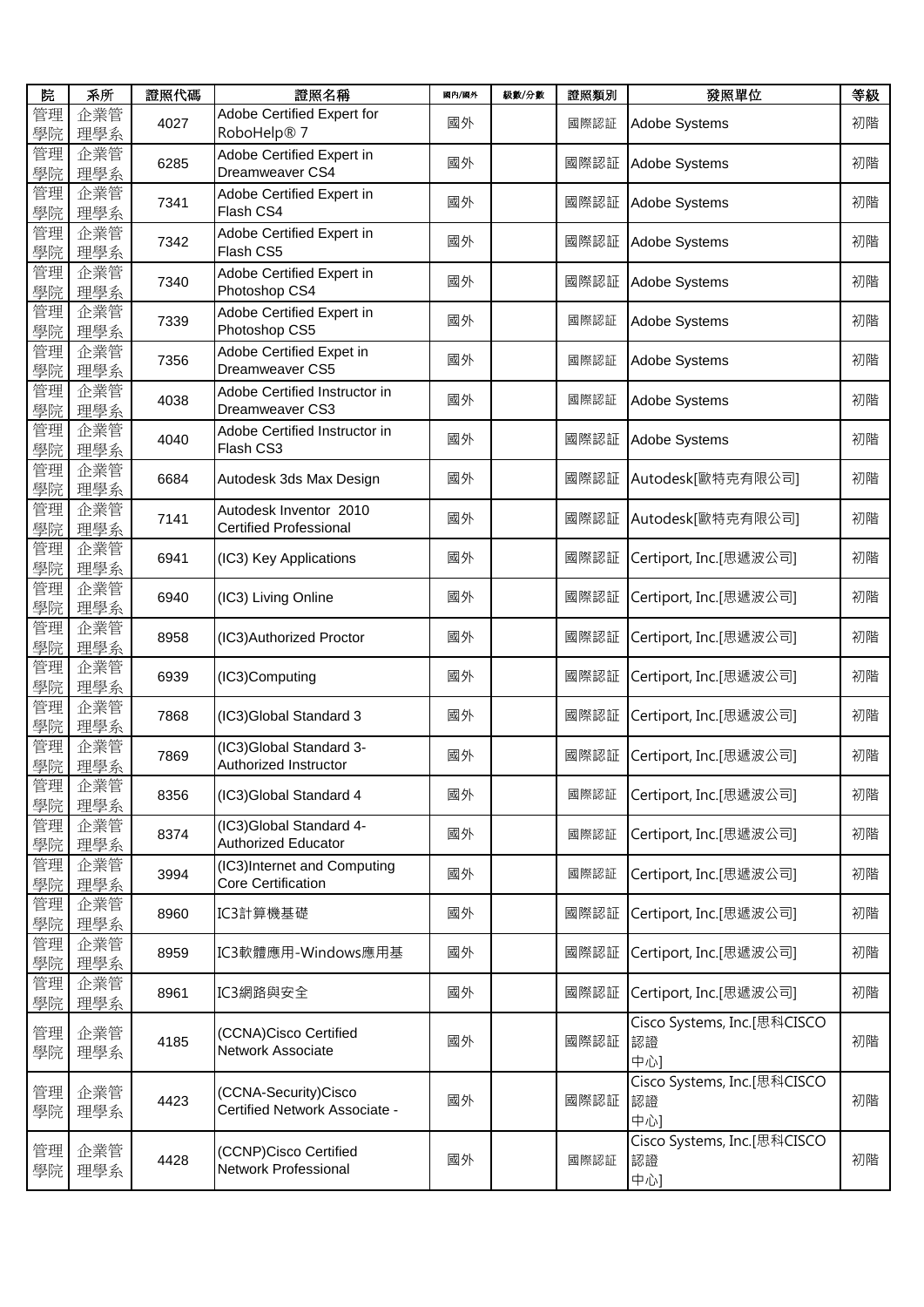| 院        | 系所         | 證照代碼 | 證照名稱                                                                                                                           | 國內/國外 | 級數/分數  | 證照類別 | 發照單位          | 等級 |
|----------|------------|------|--------------------------------------------------------------------------------------------------------------------------------|-------|--------|------|---------------|----|
| 管理<br>學院 | 企業管<br>理學系 | 7654 | (070-659) MCTS-Windows<br>Server 2008 R2, Server<br>Virtualization                                                             | 國外    |        | 國際認証 | Microsoft(微軟) | 初階 |
| 管理<br>學院 | 企業管<br>理學系 | 6169 | (MCAS)Microsoft Office 2007<br>Master                                                                                          | 國外    | Master | 國際認証 | Microsoft(微軟) | 初階 |
| 管理<br>學院 | 企業管<br>理學系 | 7419 | (MCITP)Enterprise Support<br>Technician on Windows Vista                                                                       | 國外    | 無      | 國際認証 | Microsoft(微軟) | 初階 |
| 管理<br>學院 | 企業管<br>理學系 | 2661 | (MCITP)Microsoft<br>Certifications for IT<br>Professionalsl: Business                                                          | 國外    |        | 國際認証 | Microsoft(微軟) | 初階 |
| 管理<br>學院 | 企業管<br>理學系 | 2663 | (MCITP)Microsoft<br>Certifications for IT<br>Professionalsl: Consumer                                                          | 國外    |        | 國際認証 | Microsoft(微軟) | 初階 |
| 管理<br>學院 | 企業管<br>理學系 | 2660 | (MCITP)Microsoft<br>Certifications for IT<br>Professionalsl: Database                                                          | 國外    |        | 國際認証 | Microsoft(微軟) | 初階 |
| 管理<br>學院 | 企業管<br>理學系 | 7198 | (MCITP)Microsoft<br>Certifications for IT<br>Professionalsl: Database                                                          | 國外    |        | 國際認証 | Microsoft(微軟) | 初階 |
| 管理<br>學院 | 企業管<br>理學系 | 2659 | (MCITP)Microsoft<br>Certifications for IT<br>Professionalsl: Database                                                          | 國外    |        | 國際認証 | Microsoft(微軟) | 初階 |
| 管理<br>學院 | 企業管<br>理學系 | 2666 | (MCITP)Microsoft<br>Certifications for IT<br>Professionalsl: Enterprise                                                        | 國外    |        | 國際認証 | Microsoft(微軟) | 初階 |
| 管理<br>學院 | 企業管<br>理學系 | 6917 | (MCITP)Microsoft<br>Certifications for IT<br>Professionalsl: Enterprise                                                        | 國外    |        | 國際認証 | Microsoft(微軟) | 初階 |
| 管理<br>學院 | 企業管<br>理學系 | 2664 | (MCITP)Microsoft<br>Certifications for IT<br>Professionalsl: Enterprise                                                        | 國外    |        | 國際認証 | Microsoft(微軟) | 初階 |
| 管理<br>學院 | 企業管<br>理學系 | 2665 | (MCITP)Microsoft<br>Certifications for IT<br>Professionalsl: Enterprise Project<br>Management with Microsoft<br>Office Project | 國外    |        | 國際認証 | Microsoft(微軟) | 初階 |
| 管理<br>學院 | 企業管<br>理學系 | 2662 | (MCITP)Microsoft<br>Certifications for IT<br>Professionalsl: Enterprise                                                        | 國外    |        | 國際認証 | Microsoft(微軟) | 初階 |
| 管理<br>學院 | 企業管<br>理學系 | 2667 | (MCITP)Microsoft<br>Certifications for IT<br>Professionalsl: Server                                                            | 國外    |        | 國際認証 | Microsoft(微軟) | 初階 |
| 管理<br>學院 | 企業管<br>理學系 | 7363 | (MCITP)Microsoft<br>Certifications for IT<br>Professionalsl: Server<br><b>Administrator on Windows</b>                         | 國外    |        | 國際認証 | Microsoft(微軟) | 初階 |
| 管理<br>學院 | 企業管<br>理學系 | 3963 | (MCITP)Microsoft Certified IT<br>Professional                                                                                  | 國外    |        | 國際認証 | Microsoft(微軟) | 初階 |
| 管理<br>學院 | 企業管<br>理學系 | 2670 | (MCPD)Microsoft Certified<br>Professional Developer:<br><b>Enterprise Applications</b><br>Developer                            | 國外    |        | 國際認証 | Microsoft(微軟) | 初階 |
| 管理<br>學院 | 企業管<br>理學系 | 2668 | (MCPD)Microsoft Certified<br>Professional Developer: Web<br>Developer                                                          | 國外    |        | 國際認証 | Microsoft(微軟) | 初階 |
| 管理<br>學院 | 企業管<br>理學系 | 2669 | (MCPD)Microsoft Certified<br>Professional Developer:<br>Windows Developer                                                      | 國外    |        | 國際認証 | Microsoft(微軟) | 初階 |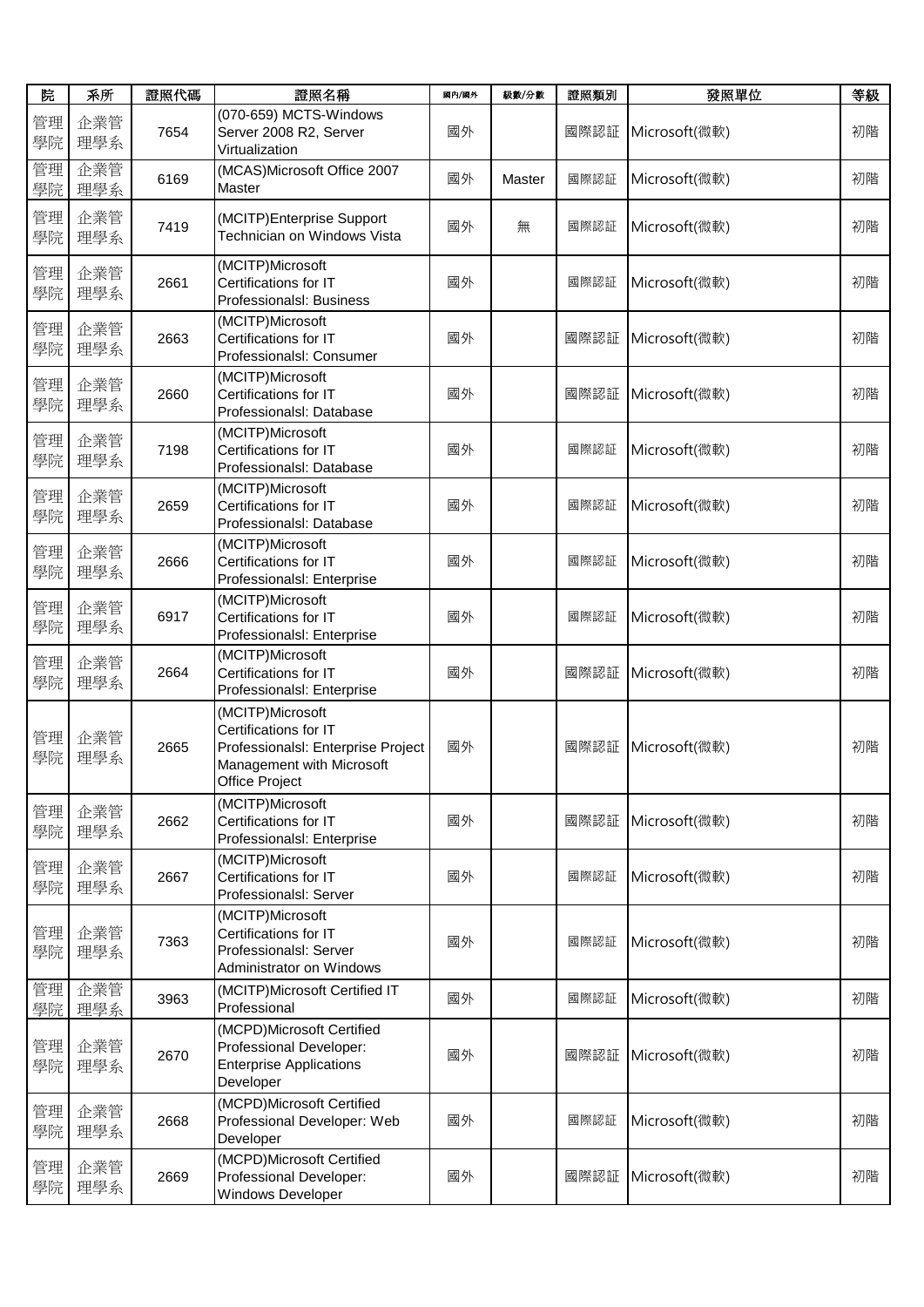| 院        | 系所         | 證照代碼 | 證照名稱                                                                                                                                        | 國內/國外 | 級數/分數 | 證照類別 | 發照單位                 | 等級 |
|----------|------------|------|---------------------------------------------------------------------------------------------------------------------------------------------|-------|-------|------|----------------------|----|
| 管理<br>學院 | 企業管<br>理學系 | 4222 | (MCTS)Microsoft Certified<br>Technology Specialist                                                                                          | 國外    |       | 國際認証 | Microsoft(微軟)        | 初階 |
| 管理<br>學院 | 企業管<br>理學系 | 1414 | (MCTS)Microsoft Certified<br>Technology Specialist: .NET<br>Framework 2.0 Distributed<br>Applications                                       | 國外    |       | 國際認証 | Microsoft(微軟)        | 初階 |
| 管理<br>學院 | 企業管<br>理學系 | 1413 | (MCTS)Microsoft Certified<br>Technology Specialist: .NET<br>Framework 2.0 Web Applications                                                  | 國外    |       | 國際認証 | Microsoft(微軟)        | 初階 |
| 管理<br>學院 | 企業管<br>理學系 | 1416 | (MCTS)Microsoft Certified<br>Technology Specialist: .NET<br>Framework 2.0 Windows<br>Applications                                           | 國外    |       | 國際認証 | Microsoft(微軟)        | 初階 |
| 管理<br>學院 | 企業管<br>理學系 | 6931 | (MCTS)Microsoft Certified<br>Technology Specialist: .NET<br>Framework 3.5, ASP.NET<br>Applications                                          | 國外    |       | 國際認証 | Microsoft(微軟)        | 初階 |
| 管理<br>學院 | 企業管<br>理學系 | 6815 | (MCTS)Microsoft Certified<br>Technology Specialist: .NET<br>framework 3.5, Windows<br>Forms Applications                                    | 國外    |       | 國際認証 | Microsoft(微軟)        | 初階 |
| 管理<br>學院 | 企業管<br>理學系 | 6918 | (MCTS)Microsoft Certified<br>Technology Specialist: .NET<br>Framework 4, Windows<br><b>Applications Charter Member</b>                      | 國外    |       | 國際認証 | Microsoft(微軟)        | 初階 |
| 管理<br>學院 | 企業管<br>理學系 | 1415 | (MCTS)Microsoft Certified<br>Technology Specialist: BizTalk<br>Server 2006                                                                  | 國外    |       | 國際認証 | Microsoft(微軟)        | 初階 |
| 管理<br>學院 | 企業管<br>理學系 | 5587 | (MCTS)Microsoft Certified<br>Technology Specialist: Business<br>Desktop                                                                     | 國外    |       | 國際認証 | Microsoft(微軟)        | 初階 |
| 管理<br>學院 | 企業管<br>理學系 | 2646 | (MCTS)Microsoft Certified<br>Technology Specialist:<br><b>Enterprise Project Management</b><br>with Microsoft Office Project<br>Server 2007 | 國外    |       | 國際認証 | Microsoft(微軟)        | 初階 |
| 管理<br>學院 | 企業管<br>理學系 | 2645 | (MCTS)Microsoft Certified<br>Technology Specialist: Managing<br>Projects with Microsoft Office<br>Project 2007                              | 國外    |       | 國際認証 | Microsoft(微軟)        | 初階 |
| 管理<br>學院 | 企業管<br>理學系 | 2649 | (MCTS)Microsoft Certified<br>Technology Specialist: Microsoft<br><b>Exchange Server</b><br>2007, Configuration                              | 國外    |       | 國際認証 | Microsoft(微軟)        | 初階 |
| 管理<br>學院 | 企業管<br>理學系 | 2648 | (MCTS)Microsoft Certified<br>Technology Specialist: Microsoft<br>Office Live<br><b>Communications Server 2005</b>                           | 國外    |       |      | 國際認証   Microsoft(微軟) | 初階 |
| 管理<br>學院 | 企業管<br>理學系 | 2651 | (MCTS)Microsoft Certified<br>Technology Specialist: Microsoft<br>Office SharePoint Server 2007,<br><b>Application Development</b>           | 國外    |       | 國際認証 | Microsoft(微軟)        | 初階 |
| 管理<br>學院 | 企業管<br>理學系 | 2650 | (MCTS)Microsoft Certified<br>Technology Specialist: Microsoft<br>Office SharePoint Server 2007,<br>Configuration                            | 國外    |       | 國際認証 | Microsoft(微軟)        | 初階 |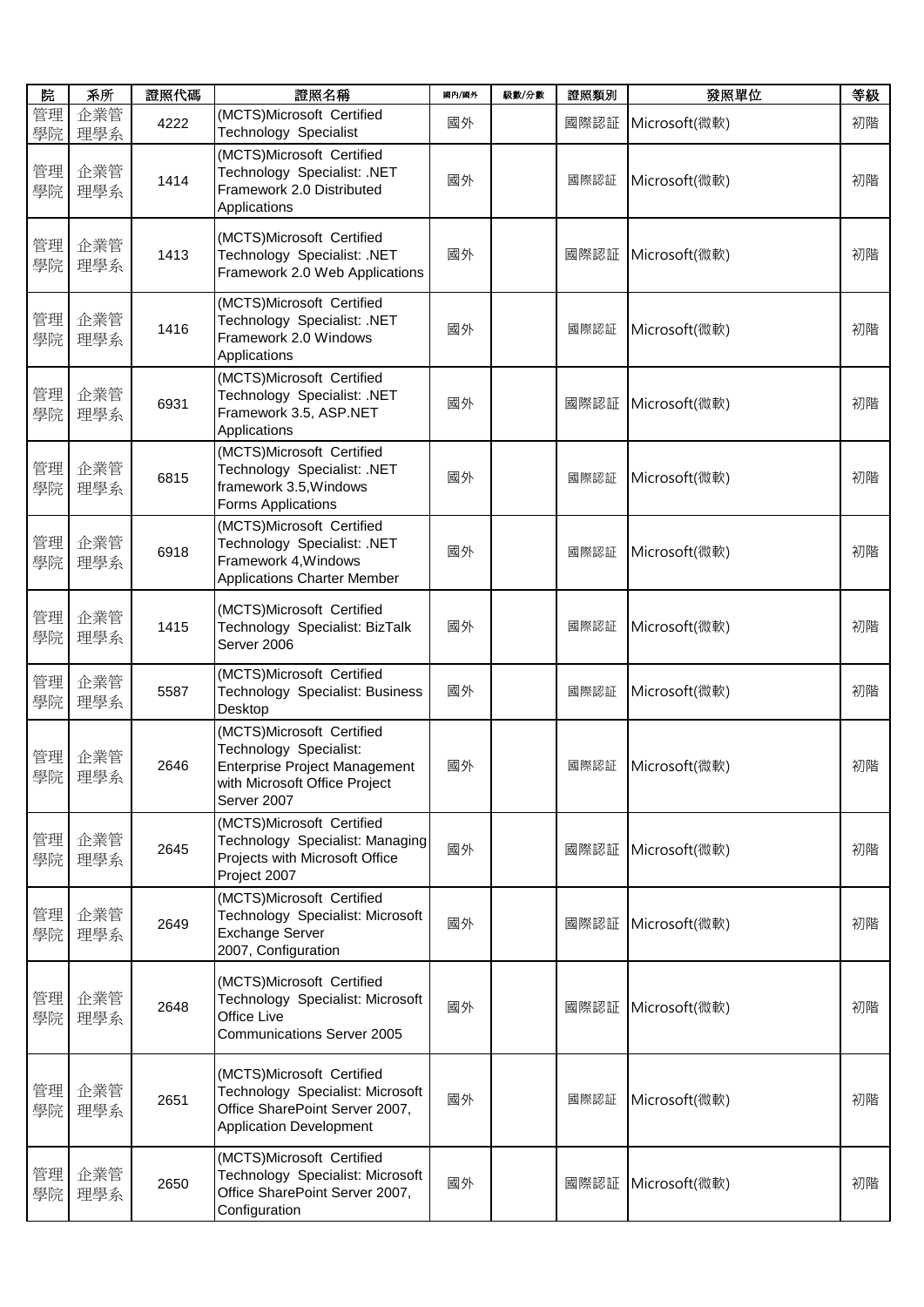| 院        | 系所         | 證照代碼 | 證照名稱                                                                                                                                | 國內/國外 | 級數/分數 | 證照類別 | 發照單位                 | 等級 |
|----------|------------|------|-------------------------------------------------------------------------------------------------------------------------------------|-------|-------|------|----------------------|----|
| 管理<br>學院 | 企業管<br>理學系 | 1417 | (MCTS)Microsoft Certified<br>Technology Specialist: SQL<br>Server 2005                                                              | 國外    |       | 國際認証 | Microsoft(微軟)        | 初階 |
| 管理<br>學院 | 企業管<br>理學系 | 2647 | (MCTS)Microsoft Certified<br>Technology Specialist: SQL<br>Server 2005 Business<br>Intelligence                                     | 國外    |       | 國際認証 | Microsoft(微軟)        | 初階 |
| 管理<br>學院 | 企業管<br>理學系 | 7124 | (MCTS)Microsoft Certified<br>Technology Specialist: SQL<br>Server 2008, Implementation and<br>Maintenance                           | 國外    |       | 國際認証 | Microsoft(微軟)        | 初階 |
| 管理<br>學院 | 企業管<br>理學系 | 7224 | (MCTS)Microsoft Certified<br>Technology Specialist: SQL<br>Server 2008, Database<br>Development                                     | 國外    |       | 國際認証 | Microsoft(微軟)        | 初階 |
| 管理<br>學院 | 企業管<br>理學系 | 7234 | (MCTS)Microsoft Certified<br>Technology Specialist: System<br>Center Virtual Machine Manager                                        | 國外    |       | 國際認証 | Microsoft(微軟)        | 初階 |
| 管理<br>學院 | 企業管<br>理學系 | 6846 | (MCTS)Microsoft Certified<br>Technology Specialist: Windows<br>7, Configuration                                                     | 國外    |       | 國際認証 | Microsoft(微軟)        | 初階 |
| 管理<br>學院 | 企業管<br>理學系 | 7123 | (MCTS)Microsoft Certified<br>Technology Specialist: Windows<br>Embedded CE6.0<br>Developer                                          | 國外    |       | 國際認証 | Microsoft(微軟)        | 初階 |
| 管理<br>學院 | 企業管<br>理學系 | 2652 | (MCTS)Microsoft Certified<br>Technology Specialist: Windows<br>Mobile 5.0, Applications                                             | 國外    |       | 國際認証 | Microsoft(微軟)        | 初階 |
| 管理<br>學院 | 企業管<br>理學系 | 2653 | (MCTS)Microsoft Certified<br>Technology Specialist: Windows<br>Mobile 5.0, Implementing and<br>Managing                             | 國外    |       | 國際認証 | Microsoft(微軟)        | 初階 |
| 管理<br>學院 | 企業管<br>理學系 | 2654 | (MCTS)Microsoft Certified<br>Technology Specialist: Windows<br>Server 2003 Hosted<br>Environments, Configuration, and<br>Management | 國外    |       | 國際認証 | Microsoft(微軟)        | 初階 |
| 管理<br>學院 | 企業管<br>理學系 | 2291 | (MCTS)Microsoft Certified<br>Technology Specialist: Windows<br>Server 2008 Active Directory,<br>Configuration                       | 國外    |       | 國際認証 | Microsoft(微軟)        | 初階 |
| 管理<br>學院 | 企業管<br>理學系 | 2292 | (MCTS)Microsoft Certified<br>Technology Specialist: Windows<br>Server 2008<br>Applications Infrastructure,<br>Configuration         | 國外    |       |      | 國際認証   Microsoft(微軟) | 初階 |
| 管理<br>學院 | 企業管<br>理學系 | 2293 | (MCTS)Microsoft Certified<br>Technology Specialist: Windows<br>Server 2008<br>Network Infrastructure,                               | 國外    |       | 國際認証 | Microsoft(微軟)        | 初階 |
| 管理<br>學院 | 企業管<br>理學系 | 7235 | (MCTS)Microsoft Certified<br>Technology Specialist: Windows<br>Server Virtualization,<br>Configuration                              | 國外    |       | 國際認証 | Microsoft(微軟)        | 初階 |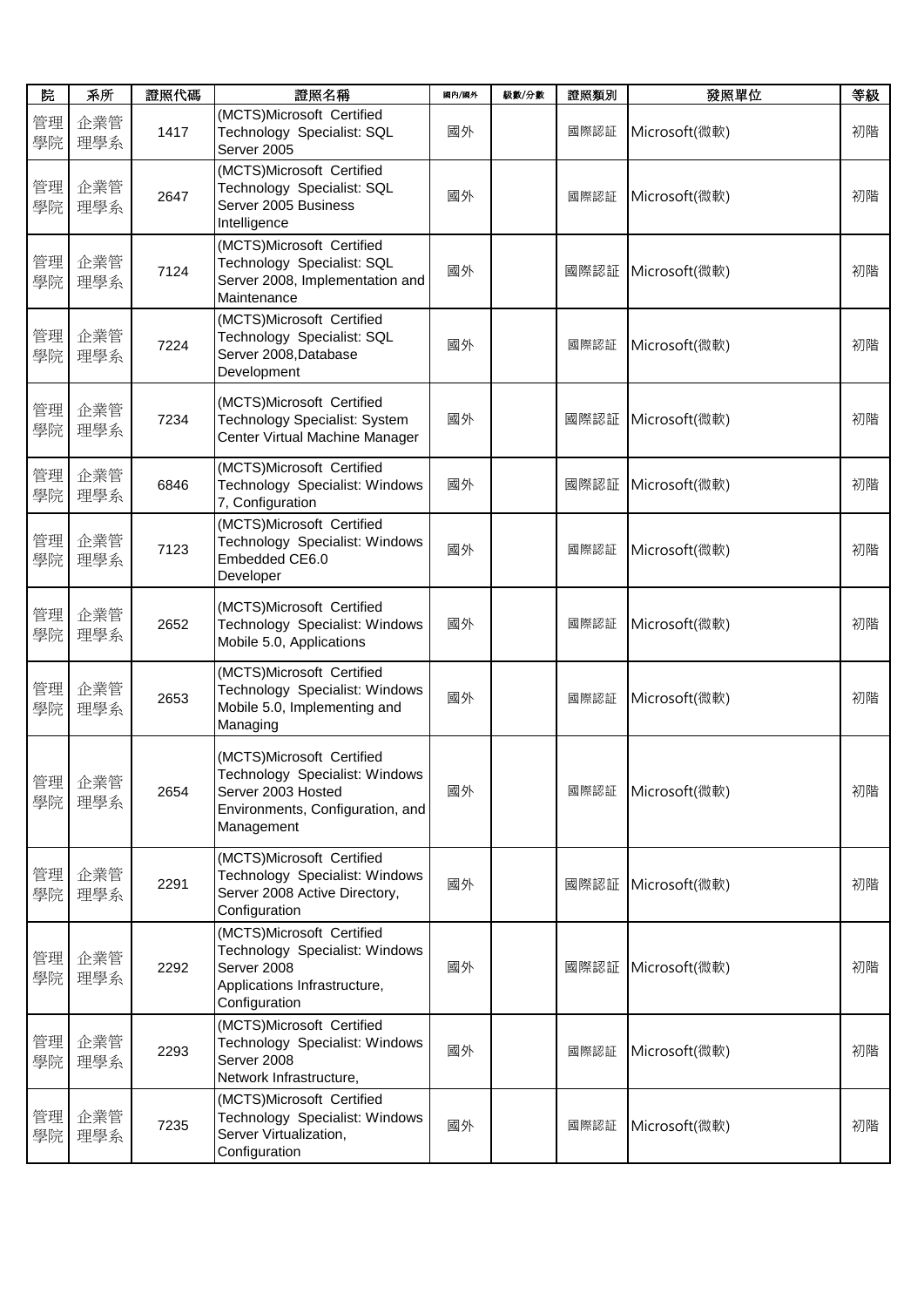| 院        | 系所         | 證照代碼 | 證照名稱                                                                                                                                               | 國內/國外 | 級數/分數       | 證照類別 | 發照單位                                                             | 等級 |
|----------|------------|------|----------------------------------------------------------------------------------------------------------------------------------------------------|-------|-------------|------|------------------------------------------------------------------|----|
| 管理<br>學院 | 企業管<br>理學系 | 2655 | (MCTS)Microsoft Certified<br>Technology Specialist: Windows<br><b>SharePoint Services</b><br>3.0, Application Development                          | 國外    |             | 國際認証 | Microsoft(微軟)                                                    | 初階 |
| 管理<br>學院 | 企業管<br>理學系 | 2656 | (MCTS)Microsoft Certified<br>Technology Specialist: Windows<br><b>SharePoint Services</b><br>3.0, Configuration                                    | 國外    |             | 國際認証 | Microsoft(微軟)                                                    | 初階 |
| 管理<br>學院 | 企業管<br>理學系 | 2657 | (MCTS)Microsoft Certified<br>Technology Specialist: Windows<br>Vista and 2007<br>Microsoft Office System<br>Desktops, Deploying and<br>Maintaining | 國外    |             |      | 國際認証   Microsoft(微軟)                                             | 初階 |
| 管理<br>學院 | 企業管<br>理學系 | 2658 | (MCTS)Microsoft Certified<br>Technology Specialist: Windows<br>Vista,                                                                              | 國外    |             | 國際認証 | Microsoft(微軟)                                                    | 初階 |
| 管理<br>學院 | 企業管<br>理學系 | 7635 | (MCTS)Microsoft Certified<br>Technology Specialist:.NET<br>Framework 4, Servuce<br>Communication                                                   | 國外    |             | 國際認証 | Microsoft(微軟)                                                    | 初階 |
| 管理<br>學院 | 企業管<br>理學系 | 6208 | (MCTS)Microsoft Certified<br><b>Technology Specialist:Microsoft</b><br>Internet Security and<br>Acceleration (ISA) Server 2006,                    | 國外    |             | 國際認証 | Microsoft(微軟)                                                    | 初階 |
| 管理<br>學院 | 企業管<br>理學系 | 6919 | (MCTS)Microsoft Certified<br>Technology Specialist:Per-<br>Installing Windows 7 for                                                                | 國外    |             | 國際認証 | Microsoft(微軟)                                                    | 初階 |
| 管理<br>學院 | 企業管<br>理學系 | 7653 | (MCTS)Microsoft Project<br>2010, Managing Projects                                                                                                 | 國外    |             | 國際認証 | Microsoft(微軟)                                                    | 初階 |
| 管理<br>學院 | 企業管<br>理學系 | 7856 | (MCTS)NET Framework 4,<br>Service Communication<br>Applications                                                                                    | 國外    |             | 國際認証 | Microsoft(微軟)                                                    | 初階 |
| 管理<br>學院 | 企業管<br>理學系 | 8227 | (MCTS)System Center 2012<br>Operations<br>Manager, Configuration                                                                                   | 國外    |             | 國際認証 | Microsoft(微軟)                                                    | 初階 |
| 管理<br>學院 | 企業管<br>理學系 | 7857 | (MCTS) Web Applications<br>Development with Microsoft<br>NET Framework 4                                                                           | 國外    |             | 國際認証 | Microsoft(微軟)                                                    | 初階 |
| 管理<br>學院 | 企業管<br>理學系 | 2627 | (MOS)Microsoft Office<br>Specialist for Office 2000                                                                                                | 國外    | Master(大師級) | 國際認証 | Microsoft(微軟)                                                    | 初階 |
| 管理<br>學院 | 企業管<br>理學系 | 2629 | (MOS)Microsoft Office<br>Specialist for Office 2003                                                                                                | 國外    | Master(大師級) | 國際認証 | Microsoft(微軟)                                                    | 初階 |
| 管理<br>學院 | 企業管<br>理學系 | 6845 | (MOS)Microsoft Office<br>Specialist for Office 2007                                                                                                | 國外    | Master(大師級) | 國際認証 | Microsoft(微軟)                                                    | 初階 |
| 管理<br>學院 | 企業管<br>理學系 | 7852 | (MOS)Microsoft Office<br>Specialist for Office 2010                                                                                                | 國外    | Master(大師級) | 國際認証 | Microsoft(微軟)                                                    | 初階 |
| 管理<br>學院 | 企業管<br>理學系 | 2628 | (MOS)Microsoft Office<br>Specialist for Office XP(2002)                                                                                            | 國外    | Master(大師級) | 國際認証 | Microsoft(微軟)                                                    | 初階 |
| 管理<br>學院 | 企業管<br>理學系 | 4240 | (Novell CLP) Novell Certified<br>Linux Professional                                                                                                | 國外    |             | 國際認証 | Novell                                                           | 初階 |
| 管理<br>學院 | 企業管<br>理學系 | 4261 | Oracle Certified Associate, Java<br>SE 5/SE 6[更名 前:(SCJA)Sun<br>Certified Java                                                                     | 國外    |             | 國際認証 | Sun Microsystems[昇陽電腦股份<br>有限公司](2010.8.1:併至<br>Oracle $\cdot$ ) | 初階 |